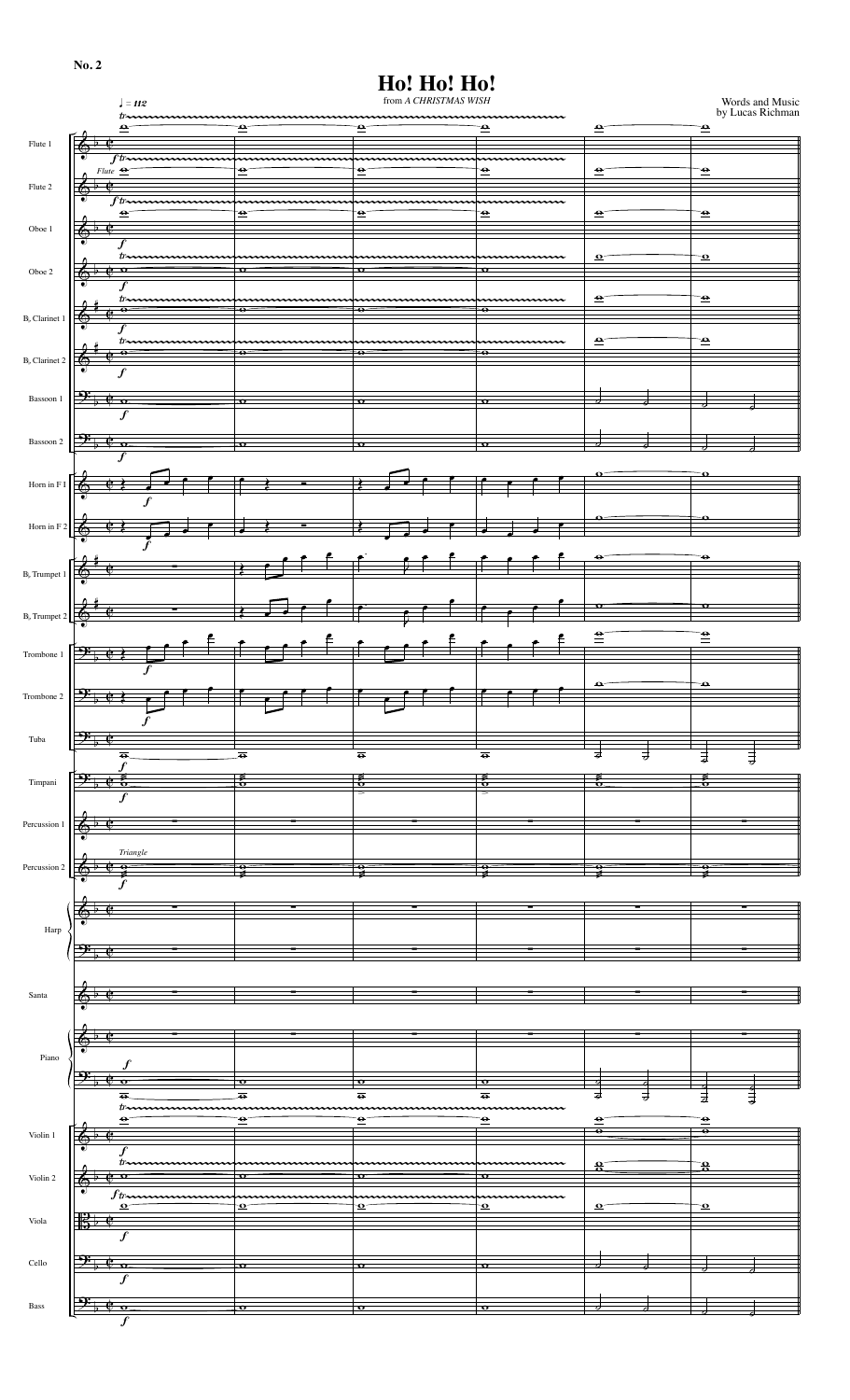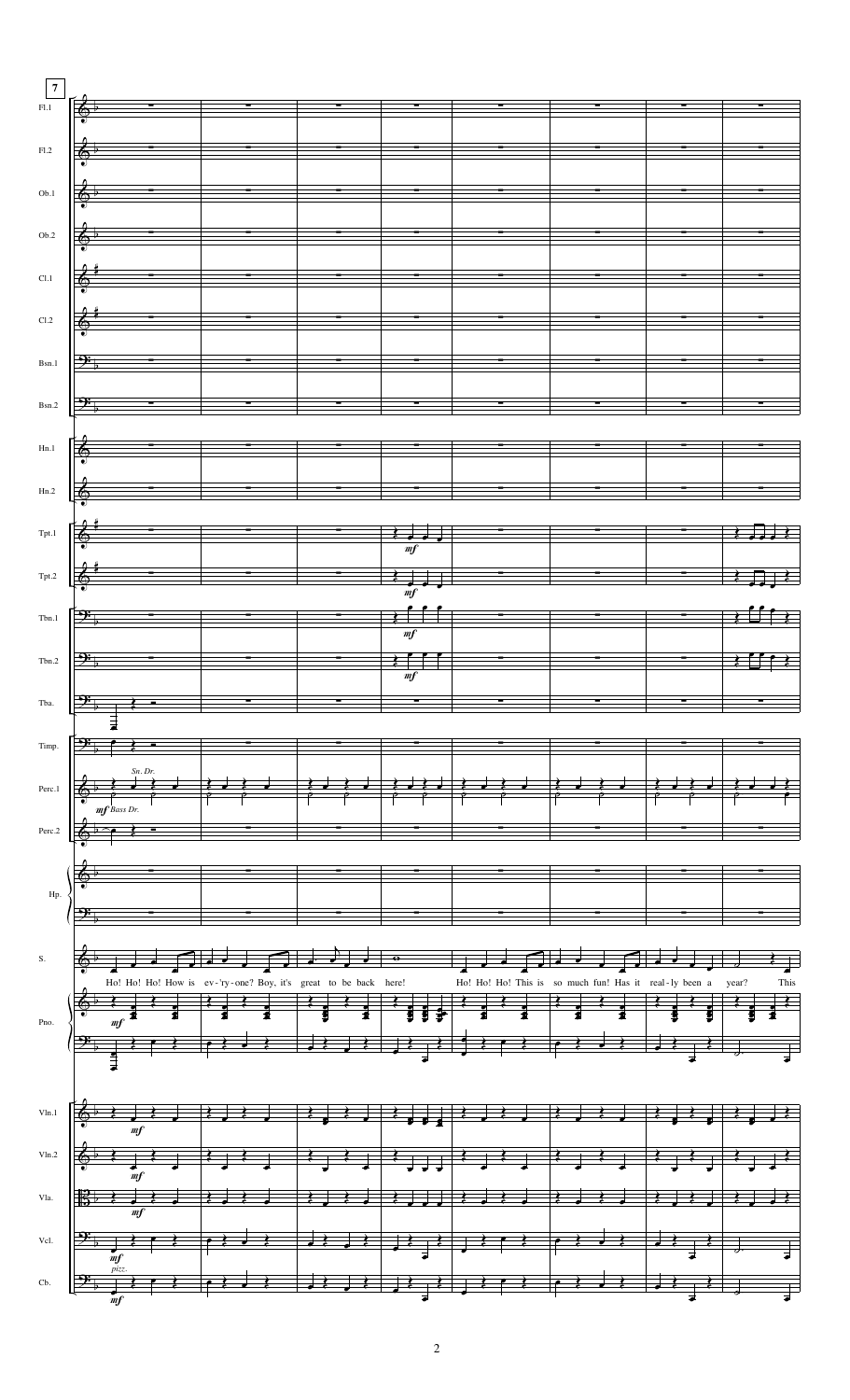| 15<br>F1.1              | $\begin{array}{ccc} \text{\large $\langle$}\phi\end{array}$ , where the contract of the contract of the contract of the contract of the contract of the contract of the contract of the contract of the contract of the contract of the contract of the contract                                                                                                                                                                                                                                                                  |                                                                                                                                                                                                                                                                                                                        |                          |  |                            |                                                                                                               |
|-------------------------|-----------------------------------------------------------------------------------------------------------------------------------------------------------------------------------------------------------------------------------------------------------------------------------------------------------------------------------------------------------------------------------------------------------------------------------------------------------------------------------------------------------------------------------|------------------------------------------------------------------------------------------------------------------------------------------------------------------------------------------------------------------------------------------------------------------------------------------------------------------------|--------------------------|--|----------------------------|---------------------------------------------------------------------------------------------------------------|
|                         |                                                                                                                                                                                                                                                                                                                                                                                                                                                                                                                                   |                                                                                                                                                                                                                                                                                                                        |                          |  |                            |                                                                                                               |
|                         |                                                                                                                                                                                                                                                                                                                                                                                                                                                                                                                                   |                                                                                                                                                                                                                                                                                                                        |                          |  |                            |                                                                                                               |
| F1.2                    | $\begin{array}{c c c c c c} \hline \multicolumn{3}{c }{\textbf{\large$\bullet$}} & \multicolumn{3}{c }{\textbf{\large$\bullet$}} & \multicolumn{3}{c }{\textbf{\large$\bullet$}} \\ \hline \multicolumn{3}{c }{\textbf{\large$\bullet$}} & \multicolumn{3}{c }{\textbf{\large$\bullet$}} & \multicolumn{3}{c }{\textbf{\large$\bullet$}} & \multicolumn{3}{c }{\textbf{\large$\bullet$}} \\ \hline \multicolumn{3}{c }{\textbf{\large$\bullet$}} & \multicolumn{3}{c }{\textbf{\large$\bullet$}} & \multicolumn{3}{c }{\textbf{\$ |                                                                                                                                                                                                                                                                                                                        |                          |  |                            |                                                                                                               |
|                         |                                                                                                                                                                                                                                                                                                                                                                                                                                                                                                                                   |                                                                                                                                                                                                                                                                                                                        |                          |  |                            |                                                                                                               |
|                         | $\begin{array}{ c c c c c c c c c } \hline \bullet & \bullet & \bullet & \bullet & \bullet \ \hline \bullet & \bullet & \bullet & \bullet & \bullet & \bullet \ \hline \bullet & \bullet & \bullet & \bullet & \bullet & \bullet & \bullet \end{array}$                                                                                                                                                                                                                                                                           |                                                                                                                                                                                                                                                                                                                        |                          |  |                            |                                                                                                               |
| Ob.1                    |                                                                                                                                                                                                                                                                                                                                                                                                                                                                                                                                   |                                                                                                                                                                                                                                                                                                                        |                          |  |                            |                                                                                                               |
|                         |                                                                                                                                                                                                                                                                                                                                                                                                                                                                                                                                   |                                                                                                                                                                                                                                                                                                                        |                          |  |                            |                                                                                                               |
| Ob.2                    |                                                                                                                                                                                                                                                                                                                                                                                                                                                                                                                                   |                                                                                                                                                                                                                                                                                                                        |                          |  |                            |                                                                                                               |
|                         |                                                                                                                                                                                                                                                                                                                                                                                                                                                                                                                                   |                                                                                                                                                                                                                                                                                                                        |                          |  |                            |                                                                                                               |
|                         |                                                                                                                                                                                                                                                                                                                                                                                                                                                                                                                                   |                                                                                                                                                                                                                                                                                                                        |                          |  |                            |                                                                                                               |
| Cl.1                    |                                                                                                                                                                                                                                                                                                                                                                                                                                                                                                                                   |                                                                                                                                                                                                                                                                                                                        |                          |  |                            |                                                                                                               |
|                         |                                                                                                                                                                                                                                                                                                                                                                                                                                                                                                                                   |                                                                                                                                                                                                                                                                                                                        |                          |  |                            |                                                                                                               |
|                         |                                                                                                                                                                                                                                                                                                                                                                                                                                                                                                                                   |                                                                                                                                                                                                                                                                                                                        |                          |  |                            |                                                                                                               |
| Cl.2                    | $\frac{2}{3}$                                                                                                                                                                                                                                                                                                                                                                                                                                                                                                                     |                                                                                                                                                                                                                                                                                                                        |                          |  |                            |                                                                                                               |
|                         |                                                                                                                                                                                                                                                                                                                                                                                                                                                                                                                                   |                                                                                                                                                                                                                                                                                                                        |                          |  |                            |                                                                                                               |
|                         |                                                                                                                                                                                                                                                                                                                                                                                                                                                                                                                                   |                                                                                                                                                                                                                                                                                                                        |                          |  |                            |                                                                                                               |
| Bsn.1                   | $\mathcal{P}_\flat$ . The contract of the contract of the contract of the contract of the contract of the contract of the contract of the contract of the contract of the contract of the contract of the contract of the contract of                                                                                                                                                                                                                                                                                             |                                                                                                                                                                                                                                                                                                                        |                          |  |                            |                                                                                                               |
|                         |                                                                                                                                                                                                                                                                                                                                                                                                                                                                                                                                   |                                                                                                                                                                                                                                                                                                                        |                          |  |                            |                                                                                                               |
|                         |                                                                                                                                                                                                                                                                                                                                                                                                                                                                                                                                   |                                                                                                                                                                                                                                                                                                                        |                          |  |                            |                                                                                                               |
|                         | $Bsn.2$ $\frac{O+1}{P}$                                                                                                                                                                                                                                                                                                                                                                                                                                                                                                           |                                                                                                                                                                                                                                                                                                                        |                          |  |                            |                                                                                                               |
|                         |                                                                                                                                                                                                                                                                                                                                                                                                                                                                                                                                   |                                                                                                                                                                                                                                                                                                                        |                          |  |                            |                                                                                                               |
|                         |                                                                                                                                                                                                                                                                                                                                                                                                                                                                                                                                   |                                                                                                                                                                                                                                                                                                                        |                          |  |                            |                                                                                                               |
| Hn.1                    | $\frac{2}{3}$                                                                                                                                                                                                                                                                                                                                                                                                                                                                                                                     |                                                                                                                                                                                                                                                                                                                        |                          |  |                            |                                                                                                               |
|                         |                                                                                                                                                                                                                                                                                                                                                                                                                                                                                                                                   |                                                                                                                                                                                                                                                                                                                        |                          |  |                            |                                                                                                               |
|                         | Hn.2                                                                                                                                                                                                                                                                                                                                                                                                                                                                                                                              |                                                                                                                                                                                                                                                                                                                        |                          |  |                            |                                                                                                               |
|                         |                                                                                                                                                                                                                                                                                                                                                                                                                                                                                                                                   |                                                                                                                                                                                                                                                                                                                        |                          |  |                            |                                                                                                               |
|                         |                                                                                                                                                                                                                                                                                                                                                                                                                                                                                                                                   |                                                                                                                                                                                                                                                                                                                        |                          |  |                            |                                                                                                               |
| Tpt.1                   |                                                                                                                                                                                                                                                                                                                                                                                                                                                                                                                                   |                                                                                                                                                                                                                                                                                                                        |                          |  | $\overline{\phantom{a}}$   |                                                                                                               |
|                         |                                                                                                                                                                                                                                                                                                                                                                                                                                                                                                                                   |                                                                                                                                                                                                                                                                                                                        |                          |  |                            |                                                                                                               |
|                         |                                                                                                                                                                                                                                                                                                                                                                                                                                                                                                                                   |                                                                                                                                                                                                                                                                                                                        |                          |  |                            |                                                                                                               |
|                         | $T_{\text{pt,2}}$ $\left[\begin{array}{ccc} \frac{1}{2} & \frac{1}{2} & \frac{1}{2} \\ \frac{1}{2} & \frac{1}{2} & \frac{1}{2} \\ \frac{1}{2} & \frac{1}{2} & \frac{1}{2} \end{array} \right]$                                                                                                                                                                                                                                                                                                                                    |                                                                                                                                                                                                                                                                                                                        |                          |  |                            |                                                                                                               |
|                         |                                                                                                                                                                                                                                                                                                                                                                                                                                                                                                                                   |                                                                                                                                                                                                                                                                                                                        |                          |  |                            |                                                                                                               |
|                         |                                                                                                                                                                                                                                                                                                                                                                                                                                                                                                                                   |                                                                                                                                                                                                                                                                                                                        |                          |  |                            |                                                                                                               |
| $_{\rm Tbn.1}$          |                                                                                                                                                                                                                                                                                                                                                                                                                                                                                                                                   |                                                                                                                                                                                                                                                                                                                        |                          |  |                            |                                                                                                               |
|                         |                                                                                                                                                                                                                                                                                                                                                                                                                                                                                                                                   |                                                                                                                                                                                                                                                                                                                        |                          |  |                            |                                                                                                               |
|                         |                                                                                                                                                                                                                                                                                                                                                                                                                                                                                                                                   |                                                                                                                                                                                                                                                                                                                        |                          |  |                            |                                                                                                               |
| Tbn.2                   |                                                                                                                                                                                                                                                                                                                                                                                                                                                                                                                                   | $\overline{\phantom{a}}$                                                                                                                                                                                                                                                                                               | $\overline{\phantom{a}}$ |  |                            |                                                                                                               |
|                         |                                                                                                                                                                                                                                                                                                                                                                                                                                                                                                                                   |                                                                                                                                                                                                                                                                                                                        |                          |  |                            |                                                                                                               |
|                         |                                                                                                                                                                                                                                                                                                                                                                                                                                                                                                                                   |                                                                                                                                                                                                                                                                                                                        |                          |  |                            |                                                                                                               |
|                         | $\overline{\mathbf{P}$                                                                                                                                                                                                                                                                                                                                                                                                                                                                                                            | <u> a serie de la construcción de la construcción de la construcción de la construcción de la construcción de la c</u>                                                                                                                                                                                                 |                          |  | $\sim$ 100 $\pm$ 100 $\pm$ |                                                                                                               |
|                         |                                                                                                                                                                                                                                                                                                                                                                                                                                                                                                                                   |                                                                                                                                                                                                                                                                                                                        |                          |  |                            |                                                                                                               |
|                         |                                                                                                                                                                                                                                                                                                                                                                                                                                                                                                                                   |                                                                                                                                                                                                                                                                                                                        |                          |  |                            |                                                                                                               |
|                         |                                                                                                                                                                                                                                                                                                                                                                                                                                                                                                                                   |                                                                                                                                                                                                                                                                                                                        |                          |  |                            |                                                                                                               |
| Timp.                   |                                                                                                                                                                                                                                                                                                                                                                                                                                                                                                                                   |                                                                                                                                                                                                                                                                                                                        |                          |  |                            |                                                                                                               |
|                         |                                                                                                                                                                                                                                                                                                                                                                                                                                                                                                                                   |                                                                                                                                                                                                                                                                                                                        |                          |  |                            |                                                                                                               |
|                         |                                                                                                                                                                                                                                                                                                                                                                                                                                                                                                                                   |                                                                                                                                                                                                                                                                                                                        |                          |  |                            |                                                                                                               |
| $\mbox{Perc.1}$         |                                                                                                                                                                                                                                                                                                                                                                                                                                                                                                                                   |                                                                                                                                                                                                                                                                                                                        |                          |  |                            |                                                                                                               |
|                         |                                                                                                                                                                                                                                                                                                                                                                                                                                                                                                                                   |                                                                                                                                                                                                                                                                                                                        |                          |  |                            |                                                                                                               |
| Tba.<br>$\mbox{Perc.2}$ |                                                                                                                                                                                                                                                                                                                                                                                                                                                                                                                                   |                                                                                                                                                                                                                                                                                                                        |                          |  |                            |                                                                                                               |
|                         |                                                                                                                                                                                                                                                                                                                                                                                                                                                                                                                                   |                                                                                                                                                                                                                                                                                                                        |                          |  |                            |                                                                                                               |
|                         |                                                                                                                                                                                                                                                                                                                                                                                                                                                                                                                                   |                                                                                                                                                                                                                                                                                                                        |                          |  |                            |                                                                                                               |
|                         |                                                                                                                                                                                                                                                                                                                                                                                                                                                                                                                                   |                                                                                                                                                                                                                                                                                                                        |                          |  |                            |                                                                                                               |
| Hp.                     |                                                                                                                                                                                                                                                                                                                                                                                                                                                                                                                                   |                                                                                                                                                                                                                                                                                                                        |                          |  |                            |                                                                                                               |
|                         |                                                                                                                                                                                                                                                                                                                                                                                                                                                                                                                                   |                                                                                                                                                                                                                                                                                                                        |                          |  |                            |                                                                                                               |
|                         |                                                                                                                                                                                                                                                                                                                                                                                                                                                                                                                                   |                                                                                                                                                                                                                                                                                                                        |                          |  |                            |                                                                                                               |
|                         |                                                                                                                                                                                                                                                                                                                                                                                                                                                                                                                                   |                                                                                                                                                                                                                                                                                                                        |                          |  |                            |                                                                                                               |
| ${\bf S}.$              |                                                                                                                                                                                                                                                                                                                                                                                                                                                                                                                                   |                                                                                                                                                                                                                                                                                                                        |                          |  |                            |                                                                                                               |
|                         |                                                                                                                                                                                                                                                                                                                                                                                                                                                                                                                                   |                                                                                                                                                                                                                                                                                                                        |                          |  |                            |                                                                                                               |
|                         |                                                                                                                                                                                                                                                                                                                                                                                                                                                                                                                                   |                                                                                                                                                                                                                                                                                                                        |                          |  |                            |                                                                                                               |
|                         |                                                                                                                                                                                                                                                                                                                                                                                                                                                                                                                                   |                                                                                                                                                                                                                                                                                                                        |                          |  |                            |                                                                                                               |
| Pno.                    |                                                                                                                                                                                                                                                                                                                                                                                                                                                                                                                                   |                                                                                                                                                                                                                                                                                                                        |                          |  |                            |                                                                                                               |
|                         | example by, as they al-ways do when you're bu-sy mak-ing toys. Dolls and cars, each one brand new for all you girls and boys.                                                                                                                                                                                                                                                                                                                                                                                                     |                                                                                                                                                                                                                                                                                                                        |                          |  |                            |                                                                                                               |
|                         |                                                                                                                                                                                                                                                                                                                                                                                                                                                                                                                                   |                                                                                                                                                                                                                                                                                                                        |                          |  |                            |                                                                                                               |
|                         |                                                                                                                                                                                                                                                                                                                                                                                                                                                                                                                                   |                                                                                                                                                                                                                                                                                                                        |                          |  |                            |                                                                                                               |
|                         |                                                                                                                                                                                                                                                                                                                                                                                                                                                                                                                                   |                                                                                                                                                                                                                                                                                                                        |                          |  |                            |                                                                                                               |
|                         |                                                                                                                                                                                                                                                                                                                                                                                                                                                                                                                                   |                                                                                                                                                                                                                                                                                                                        |                          |  |                            |                                                                                                               |
| V <sub>ln.1</sub>       |                                                                                                                                                                                                                                                                                                                                                                                                                                                                                                                                   |                                                                                                                                                                                                                                                                                                                        |                          |  |                            |                                                                                                               |
|                         |                                                                                                                                                                                                                                                                                                                                                                                                                                                                                                                                   |                                                                                                                                                                                                                                                                                                                        |                          |  |                            | $\frac{1}{2}$ , $\frac{1}{2}$ , $\frac{1}{2}$ , $\frac{1}{2}$ , $\frac{1}{2}$ , $\frac{1}{2}$ , $\frac{1}{2}$ |
|                         |                                                                                                                                                                                                                                                                                                                                                                                                                                                                                                                                   |                                                                                                                                                                                                                                                                                                                        |                          |  |                            |                                                                                                               |
| Vln.2                   |                                                                                                                                                                                                                                                                                                                                                                                                                                                                                                                                   |                                                                                                                                                                                                                                                                                                                        |                          |  |                            |                                                                                                               |
|                         |                                                                                                                                                                                                                                                                                                                                                                                                                                                                                                                                   | $\overrightarrow{1}$                                                                                                                                                                                                                                                                                                   |                          |  |                            |                                                                                                               |
|                         |                                                                                                                                                                                                                                                                                                                                                                                                                                                                                                                                   |                                                                                                                                                                                                                                                                                                                        |                          |  |                            |                                                                                                               |
| Vla.                    |                                                                                                                                                                                                                                                                                                                                                                                                                                                                                                                                   |                                                                                                                                                                                                                                                                                                                        |                          |  |                            |                                                                                                               |
|                         |                                                                                                                                                                                                                                                                                                                                                                                                                                                                                                                                   |                                                                                                                                                                                                                                                                                                                        |                          |  |                            |                                                                                                               |
|                         |                                                                                                                                                                                                                                                                                                                                                                                                                                                                                                                                   |                                                                                                                                                                                                                                                                                                                        |                          |  |                            |                                                                                                               |
| Vcl.                    |                                                                                                                                                                                                                                                                                                                                                                                                                                                                                                                                   |                                                                                                                                                                                                                                                                                                                        |                          |  |                            |                                                                                                               |
|                         |                                                                                                                                                                                                                                                                                                                                                                                                                                                                                                                                   |                                                                                                                                                                                                                                                                                                                        |                          |  |                            |                                                                                                               |
| Cb.                     |                                                                                                                                                                                                                                                                                                                                                                                                                                                                                                                                   | $f$ $\frac{1}{2}$ $\frac{1}{2}$ $\frac{1}{2}$ $\frac{1}{2}$ $\frac{1}{2}$ $\frac{1}{2}$ $\frac{1}{2}$ $\frac{1}{2}$ $\frac{1}{2}$ $\frac{1}{2}$ $\frac{1}{2}$ $\frac{1}{2}$ $\frac{1}{2}$ $\frac{1}{2}$ $\frac{1}{2}$ $\frac{1}{2}$ $\frac{1}{2}$ $\frac{1}{2}$ $\frac{1}{2}$ $\frac{1}{2}$ $\frac{1}{2}$ $\frac{1}{2$ |                          |  |                            |                                                                                                               |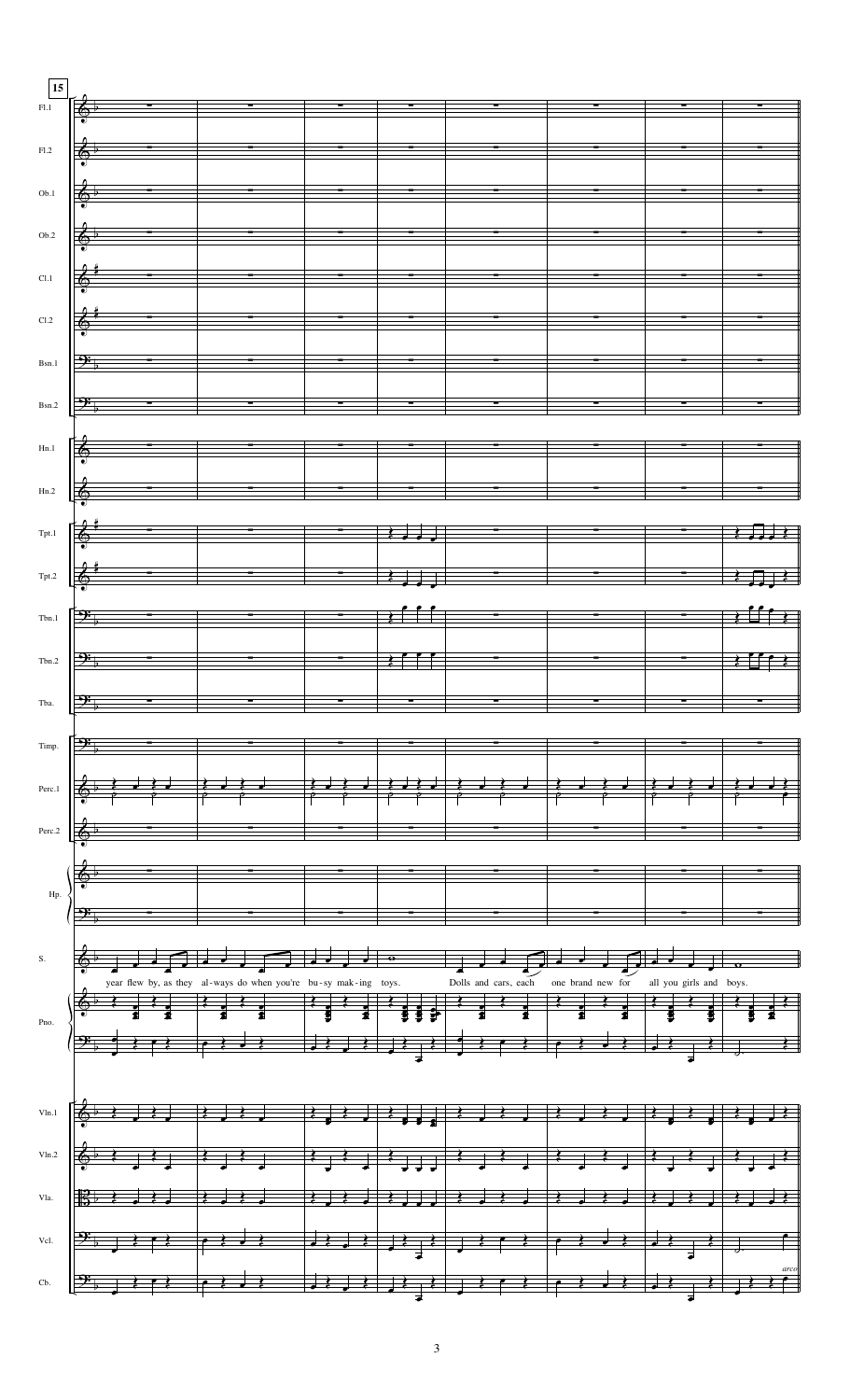| 23                     |                                                                                                            |                                   |                                                                               |                                                                           |                |                                                                                                                                                                                                                                                                                                                     |    |
|------------------------|------------------------------------------------------------------------------------------------------------|-----------------------------------|-------------------------------------------------------------------------------|---------------------------------------------------------------------------|----------------|---------------------------------------------------------------------------------------------------------------------------------------------------------------------------------------------------------------------------------------------------------------------------------------------------------------------|----|
| F1.1                   | $\left[\begin{array}{ccc} & & & & \\ \leftarrow & & & \\ \circ & & & \\ \circ & & & \\ \end{array}\right]$ |                                   |                                                                               |                                                                           |                | $\frac{1}{2}$ $\frac{1}{2}$ $\frac{1}{2}$ $\frac{1}{2}$ $\frac{1}{2}$ $\frac{1}{2}$ $\frac{1}{2}$ $\frac{1}{2}$ $\frac{1}{2}$ $\frac{1}{2}$ $\frac{1}{2}$ $\frac{1}{2}$ $\frac{1}{2}$ $\frac{1}{2}$ $\frac{1}{2}$ $\frac{1}{2}$ $\frac{1}{2}$ $\frac{1}{2}$ $\frac{1}{2}$ $\frac{1}{2}$ $\frac{1}{2}$ $\frac{1}{2}$ |    |
|                        |                                                                                                            |                                   |                                                                               |                                                                           |                |                                                                                                                                                                                                                                                                                                                     |    |
| $\rm{Fl.2}$            | $6.107$ , $107$ , $107$ , $107$                                                                            |                                   |                                                                               | $\left  \frac{1}{2} \right $                                              |                |                                                                                                                                                                                                                                                                                                                     |    |
| $_{\rm Ob.1}$          |                                                                                                            |                                   |                                                                               |                                                                           |                | $\bullet$ $\bullet$ $\bullet$ $\bullet$                                                                                                                                                                                                                                                                             |    |
|                        |                                                                                                            |                                   |                                                                               |                                                                           |                |                                                                                                                                                                                                                                                                                                                     |    |
| Ob.2                   | $\overline{J}$                                                                                             |                                   |                                                                               | $\overline{\mathbb{L}}$                                                   | $\frac{1}{2}$  |                                                                                                                                                                                                                                                                                                                     |    |
|                        |                                                                                                            |                                   |                                                                               |                                                                           |                |                                                                                                                                                                                                                                                                                                                     |    |
| Cl.1                   |                                                                                                            |                                   |                                                                               |                                                                           |                |                                                                                                                                                                                                                                                                                                                     | ×, |
|                        |                                                                                                            |                                   |                                                                               |                                                                           |                | $\equiv$                                                                                                                                                                                                                                                                                                            |    |
| Cl.2                   |                                                                                                            |                                   |                                                                               | <del>ने के</del>                                                          |                |                                                                                                                                                                                                                                                                                                                     |    |
| Bsn.1                  |                                                                                                            |                                   |                                                                               |                                                                           |                | ÷                                                                                                                                                                                                                                                                                                                   |    |
|                        |                                                                                                            |                                   |                                                                               |                                                                           |                |                                                                                                                                                                                                                                                                                                                     |    |
|                        | Bsn.2 $\frac{3\frac{1}{2}}{m f}$                                                                           |                                   | $\frac{1}{2}$ , $\frac{1}{2}$ , $\frac{1}{2}$ , $\frac{1}{2}$ , $\frac{1}{2}$ |                                                                           |                | $\frac{1}{\sqrt{1-\frac{1}{2}}}$                                                                                                                                                                                                                                                                                    |    |
|                        |                                                                                                            |                                   |                                                                               |                                                                           |                |                                                                                                                                                                                                                                                                                                                     |    |
| Hn.1                   | $\frac{1}{2}$                                                                                              |                                   |                                                                               |                                                                           |                | $\left  \cdot \right $                                                                                                                                                                                                                                                                                              |    |
| Hn.2                   |                                                                                                            |                                   |                                                                               |                                                                           |                |                                                                                                                                                                                                                                                                                                                     |    |
|                        |                                                                                                            |                                   |                                                                               |                                                                           |                | mf                                                                                                                                                                                                                                                                                                                  |    |
| $_\mathrm{Tpt.1}$      |                                                                                                            |                                   |                                                                               |                                                                           | $\blacksquare$ |                                                                                                                                                                                                                                                                                                                     |    |
|                        |                                                                                                            |                                   |                                                                               |                                                                           |                | m f                                                                                                                                                                                                                                                                                                                 |    |
| $\operatorname{Tpt.2}$ |                                                                                                            |                                   |                                                                               |                                                                           |                |                                                                                                                                                                                                                                                                                                                     |    |
| $\mathrm{Tbn.1}$       | $\mathbf{P}$                                                                                               |                                   |                                                                               |                                                                           |                |                                                                                                                                                                                                                                                                                                                     |    |
|                        |                                                                                                            |                                   |                                                                               |                                                                           |                |                                                                                                                                                                                                                                                                                                                     |    |
| $_{\rm Tbn.2}$         | $\mathbf{P}$                                                                                               |                                   |                                                                               |                                                                           |                |                                                                                                                                                                                                                                                                                                                     |    |
|                        |                                                                                                            |                                   |                                                                               |                                                                           |                | m f                                                                                                                                                                                                                                                                                                                 |    |
| Tba.                   | $\mapsto$                                                                                                  |                                   |                                                                               |                                                                           |                |                                                                                                                                                                                                                                                                                                                     |    |
|                        | ஒ                                                                                                          |                                   |                                                                               |                                                                           |                |                                                                                                                                                                                                                                                                                                                     |    |
| Timp.                  |                                                                                                            |                                   |                                                                               |                                                                           |                | m f                                                                                                                                                                                                                                                                                                                 |    |
| Perc.1                 |                                                                                                            |                                   |                                                                               |                                                                           |                |                                                                                                                                                                                                                                                                                                                     |    |
|                        |                                                                                                            |                                   |                                                                               |                                                                           |                |                                                                                                                                                                                                                                                                                                                     |    |
| Perc.2                 |                                                                                                            |                                   |                                                                               |                                                                           |                |                                                                                                                                                                                                                                                                                                                     |    |
|                        |                                                                                                            |                                   |                                                                               |                                                                           |                |                                                                                                                                                                                                                                                                                                                     |    |
| Hp.                    |                                                                                                            |                                   |                                                                               |                                                                           |                |                                                                                                                                                                                                                                                                                                                     |    |
|                        |                                                                                                            |                                   |                                                                               |                                                                           |                |                                                                                                                                                                                                                                                                                                                     |    |
|                        |                                                                                                            |                                   |                                                                               |                                                                           |                |                                                                                                                                                                                                                                                                                                                     |    |
| ${\bf S}.$             |                                                                                                            |                                   |                                                                               |                                                                           |                |                                                                                                                                                                                                                                                                                                                     |    |
|                        |                                                                                                            | Mer - ry Christ-mas, one and all! | Hap - py Ho - li - days!                                                      | Soon the time will come for crawl-ing up and down your chim-ney which re- |                |                                                                                                                                                                                                                                                                                                                     |    |
| Pno.                   |                                                                                                            |                                   |                                                                               |                                                                           |                |                                                                                                                                                                                                                                                                                                                     |    |
|                        |                                                                                                            |                                   |                                                                               |                                                                           |                | mf                                                                                                                                                                                                                                                                                                                  |    |
|                        |                                                                                                            |                                   |                                                                               |                                                                           |                |                                                                                                                                                                                                                                                                                                                     |    |
|                        |                                                                                                            |                                   |                                                                               |                                                                           |                |                                                                                                                                                                                                                                                                                                                     |    |
| Vln.1                  |                                                                                                            |                                   |                                                                               |                                                                           |                |                                                                                                                                                                                                                                                                                                                     |    |
|                        |                                                                                                            |                                   |                                                                               |                                                                           |                |                                                                                                                                                                                                                                                                                                                     |    |
| Vln.2                  |                                                                                                            |                                   |                                                                               |                                                                           |                |                                                                                                                                                                                                                                                                                                                     |    |
|                        |                                                                                                            |                                   |                                                                               |                                                                           |                |                                                                                                                                                                                                                                                                                                                     |    |
| Vla.                   |                                                                                                            |                                   |                                                                               |                                                                           |                |                                                                                                                                                                                                                                                                                                                     |    |
| Vcl.                   |                                                                                                            |                                   |                                                                               |                                                                           |                |                                                                                                                                                                                                                                                                                                                     |    |
|                        |                                                                                                            |                                   |                                                                               |                                                                           |                |                                                                                                                                                                                                                                                                                                                     |    |
| Cb.                    |                                                                                                            |                                   |                                                                               |                                                                           |                |                                                                                                                                                                                                                                                                                                                     |    |
|                        |                                                                                                            |                                   |                                                                               |                                                                           |                |                                                                                                                                                                                                                                                                                                                     |    |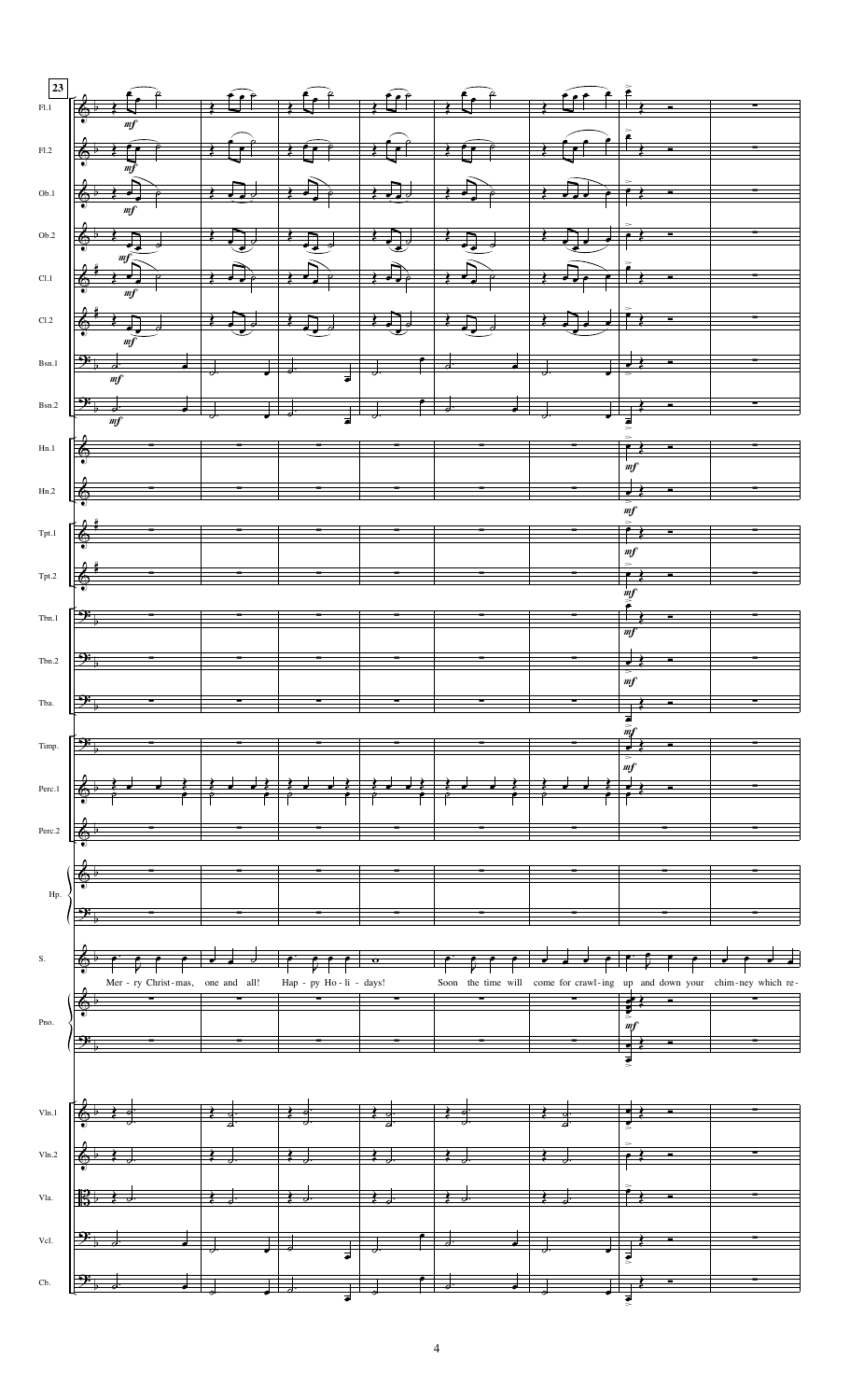| 31             | Ritard.                                                        |                                                                                                                                                                                                                 | $\cal A$ Tempo                                                 |   |  |  |  |  |
|----------------|----------------------------------------------------------------|-----------------------------------------------------------------------------------------------------------------------------------------------------------------------------------------------------------------|----------------------------------------------------------------|---|--|--|--|--|
| $\rm{F}l.1$    | $\rightarrow$ $\rightarrow$ $\rightarrow$                      | $\rightarrow$ $\rightarrow$ $\rightarrow$                                                                                                                                                                       |                                                                |   |  |  |  |  |
|                |                                                                |                                                                                                                                                                                                                 |                                                                |   |  |  |  |  |
| F1.2           | $\overline{\Phi}$                                              |                                                                                                                                                                                                                 | <u>esta</u> rte                                                | Ξ |  |  |  |  |
|                |                                                                |                                                                                                                                                                                                                 |                                                                |   |  |  |  |  |
| Ob.1           |                                                                |                                                                                                                                                                                                                 |                                                                |   |  |  |  |  |
| $_{\rm Ob.2}$  |                                                                |                                                                                                                                                                                                                 |                                                                |   |  |  |  |  |
|                | $\phi$                                                         |                                                                                                                                                                                                                 |                                                                |   |  |  |  |  |
| CL1            |                                                                |                                                                                                                                                                                                                 |                                                                |   |  |  |  |  |
|                |                                                                |                                                                                                                                                                                                                 |                                                                |   |  |  |  |  |
| $\rm Cl.2$     | $\begin{array}{c} \circ\\ \circ\\ \circ\\ \circ\\ \end{array}$ |                                                                                                                                                                                                                 |                                                                |   |  |  |  |  |
|                |                                                                |                                                                                                                                                                                                                 |                                                                |   |  |  |  |  |
| $_{\rm Bsn.1}$ | $\mathbf{P}$<br>$\overline{\cdot}$                             | $\begin{array}{c c c c c c} \hline \rule{0pt}{2ex} & \rule{0pt}{2ex} & \rule{0pt}{2ex} & \rule{0pt}{2ex} & \rule{0pt}{2ex} & \rule{0pt}{2ex} & \rule{0pt}{2ex} & \rule{0pt}{2ex} & \rule{0pt}{2ex} \end{array}$ | Ξ                                                              |   |  |  |  |  |
|                |                                                                |                                                                                                                                                                                                                 |                                                                |   |  |  |  |  |
| Bsn.2          | $\mathbf{P}$                                                   |                                                                                                                                                                                                                 |                                                                |   |  |  |  |  |
|                |                                                                |                                                                                                                                                                                                                 |                                                                |   |  |  |  |  |
| $_{\rm Hn.1}$  |                                                                |                                                                                                                                                                                                                 |                                                                |   |  |  |  |  |
| Hn.2           | Ξ                                                              |                                                                                                                                                                                                                 |                                                                |   |  |  |  |  |
|                |                                                                |                                                                                                                                                                                                                 |                                                                |   |  |  |  |  |
| Tpt.1          | $\overline{\phantom{a}}$                                       |                                                                                                                                                                                                                 |                                                                |   |  |  |  |  |
|                |                                                                |                                                                                                                                                                                                                 |                                                                |   |  |  |  |  |
| Tpt.2          | Ξ<br>$-$                                                       |                                                                                                                                                                                                                 |                                                                |   |  |  |  |  |
|                |                                                                |                                                                                                                                                                                                                 |                                                                |   |  |  |  |  |
| Tbn.1          |                                                                |                                                                                                                                                                                                                 |                                                                |   |  |  |  |  |
|                |                                                                |                                                                                                                                                                                                                 |                                                                |   |  |  |  |  |
| $_{\rm Tbn.2}$ |                                                                |                                                                                                                                                                                                                 |                                                                |   |  |  |  |  |
| Tba.           |                                                                |                                                                                                                                                                                                                 |                                                                |   |  |  |  |  |
|                |                                                                |                                                                                                                                                                                                                 |                                                                |   |  |  |  |  |
| Timp.          |                                                                |                                                                                                                                                                                                                 |                                                                |   |  |  |  |  |
|                |                                                                | m <sub>f</sub>                                                                                                                                                                                                  |                                                                |   |  |  |  |  |
| Perc.1         |                                                                |                                                                                                                                                                                                                 |                                                                |   |  |  |  |  |
|                |                                                                |                                                                                                                                                                                                                 |                                                                |   |  |  |  |  |
| Perc.2         |                                                                |                                                                                                                                                                                                                 |                                                                |   |  |  |  |  |
|                |                                                                |                                                                                                                                                                                                                 |                                                                |   |  |  |  |  |
| Hp.            |                                                                |                                                                                                                                                                                                                 |                                                                |   |  |  |  |  |
|                |                                                                |                                                                                                                                                                                                                 |                                                                |   |  |  |  |  |
|                |                                                                |                                                                                                                                                                                                                 |                                                                |   |  |  |  |  |
| ${\bf S}.$     |                                                                |                                                                                                                                                                                                                 |                                                                |   |  |  |  |  |
|                | minds me that we'd bet-ter check on how much San-ta            | weighs!                                                                                                                                                                                                         | Ho! Ho! Ho! What a ho-li-day! It's a time when I feel blessed. |   |  |  |  |  |
|                |                                                                |                                                                                                                                                                                                                 |                                                                |   |  |  |  |  |
| Pno.           |                                                                |                                                                                                                                                                                                                 |                                                                |   |  |  |  |  |
|                |                                                                |                                                                                                                                                                                                                 |                                                                |   |  |  |  |  |
|                |                                                                |                                                                                                                                                                                                                 |                                                                |   |  |  |  |  |
| Vln.1          |                                                                | arco                                                                                                                                                                                                            |                                                                |   |  |  |  |  |
|                | pizz.                                                          |                                                                                                                                                                                                                 |                                                                |   |  |  |  |  |
| Vln.2          |                                                                | $\frac{arco}{1}$                                                                                                                                                                                                |                                                                |   |  |  |  |  |
|                |                                                                |                                                                                                                                                                                                                 |                                                                |   |  |  |  |  |
| Vla.           |                                                                | arco                                                                                                                                                                                                            |                                                                |   |  |  |  |  |
|                | pizz.                                                          | $\mathit{arco}$                                                                                                                                                                                                 |                                                                |   |  |  |  |  |
| Vcl.           |                                                                |                                                                                                                                                                                                                 |                                                                |   |  |  |  |  |
|                | pizz.                                                          | $\mathit{arco}$                                                                                                                                                                                                 | pizz.                                                          |   |  |  |  |  |
| Cb.            |                                                                |                                                                                                                                                                                                                 |                                                                |   |  |  |  |  |

 $\overline{5}$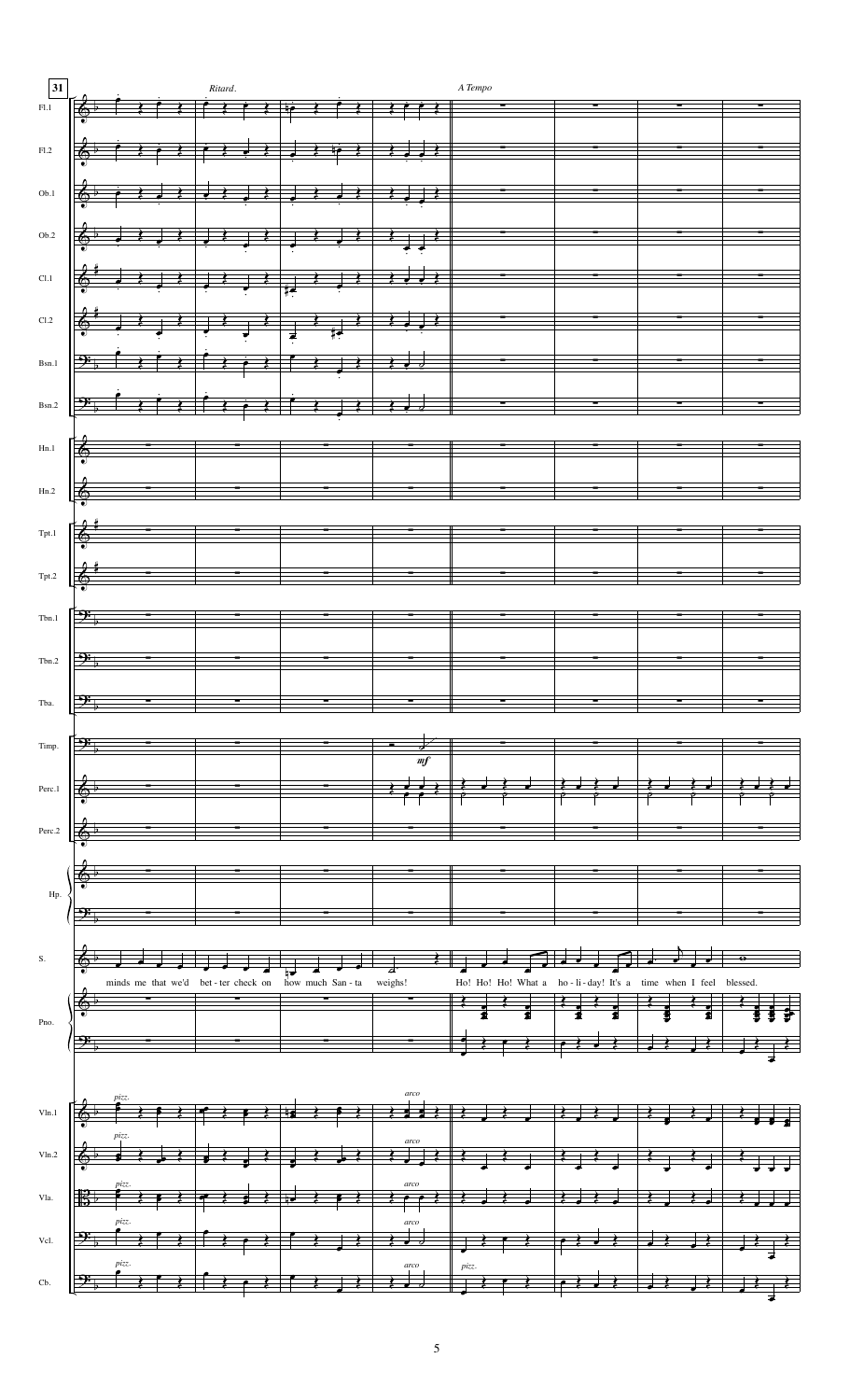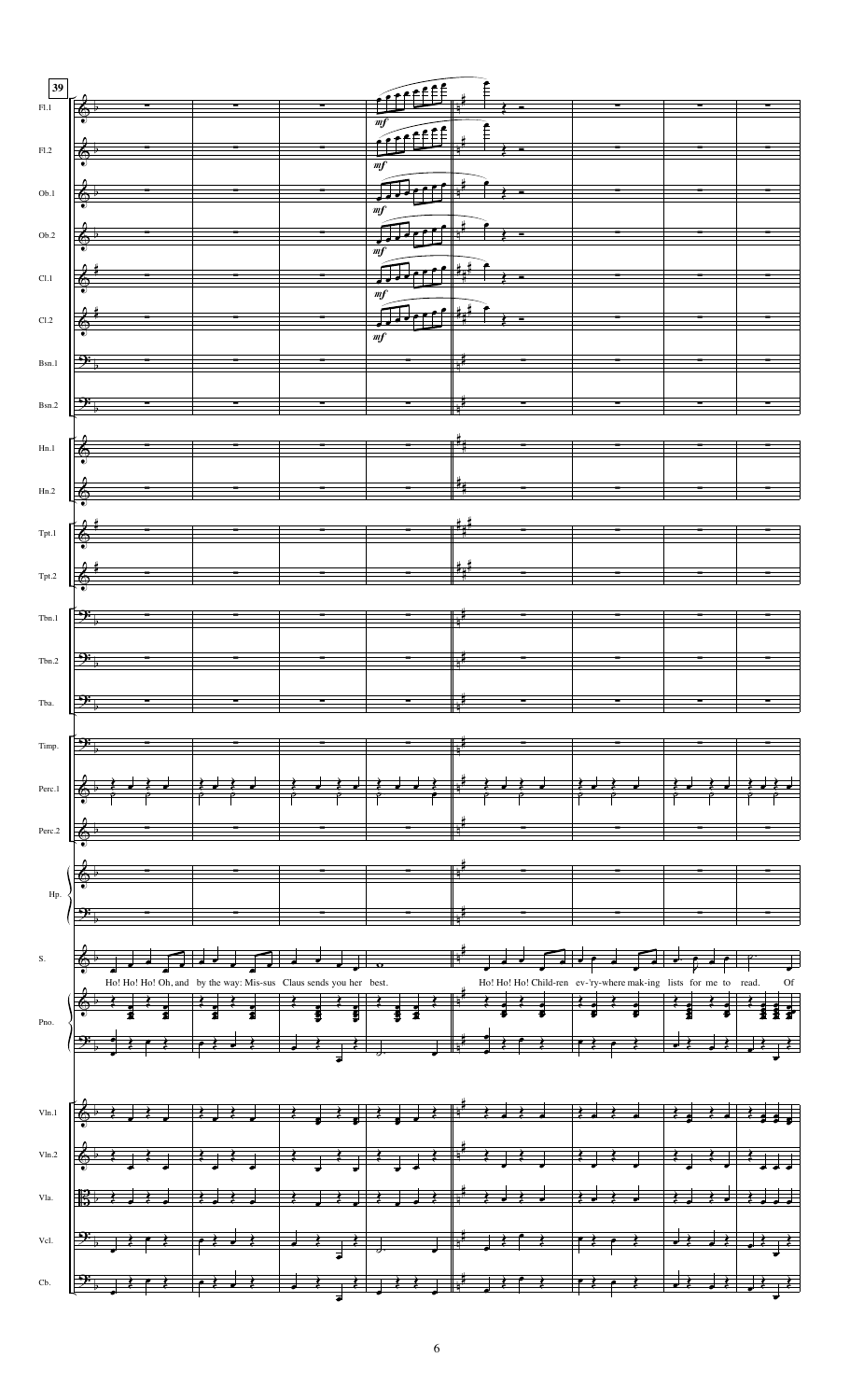| $\bf 47$       |                                                                                                                                                                                                                                                                                                                                                                    |            |                          |                                                                                                             |                                                                                                                                                                                                                                                                                                                                                                                                                                   |                  |                              |                                                                                                                                                               |
|----------------|--------------------------------------------------------------------------------------------------------------------------------------------------------------------------------------------------------------------------------------------------------------------------------------------------------------------------------------------------------------------|------------|--------------------------|-------------------------------------------------------------------------------------------------------------|-----------------------------------------------------------------------------------------------------------------------------------------------------------------------------------------------------------------------------------------------------------------------------------------------------------------------------------------------------------------------------------------------------------------------------------|------------------|------------------------------|---------------------------------------------------------------------------------------------------------------------------------------------------------------|
| F1.1           |                                                                                                                                                                                                                                                                                                                                                                    |            |                          |                                                                                                             |                                                                                                                                                                                                                                                                                                                                                                                                                                   |                  |                              |                                                                                                                                                               |
|                |                                                                                                                                                                                                                                                                                                                                                                    |            |                          |                                                                                                             |                                                                                                                                                                                                                                                                                                                                                                                                                                   |                  |                              |                                                                                                                                                               |
| F1.2           |                                                                                                                                                                                                                                                                                                                                                                    |            |                          |                                                                                                             |                                                                                                                                                                                                                                                                                                                                                                                                                                   |                  |                              |                                                                                                                                                               |
|                |                                                                                                                                                                                                                                                                                                                                                                    |            |                          |                                                                                                             |                                                                                                                                                                                                                                                                                                                                                                                                                                   |                  |                              |                                                                                                                                                               |
| Ob.1           | $\&$ $\qquad$                                                                                                                                                                                                                                                                                                                                                      |            | $\overline{\phantom{a}}$ |                                                                                                             |                                                                                                                                                                                                                                                                                                                                                                                                                                   |                  |                              |                                                                                                                                                               |
|                |                                                                                                                                                                                                                                                                                                                                                                    |            |                          |                                                                                                             |                                                                                                                                                                                                                                                                                                                                                                                                                                   |                  |                              |                                                                                                                                                               |
| Ob.2           |                                                                                                                                                                                                                                                                                                                                                                    |            |                          |                                                                                                             | $\Box$                                                                                                                                                                                                                                                                                                                                                                                                                            | $\prod_{\sigma}$ | $\Box$                       | $\left  \left  \left  \left  \left  \left  \left  \left  \left  \left  \left  \left  \right  \right  \right  \right  \right  \right  \right  \right  \right $ |
|                |                                                                                                                                                                                                                                                                                                                                                                    |            |                          |                                                                                                             |                                                                                                                                                                                                                                                                                                                                                                                                                                   |                  |                              |                                                                                                                                                               |
| Cl.1           | $\left\langle \begin{array}{c} \frac{4}{3} \end{array} \right\rangle$                                                                                                                                                                                                                                                                                              |            |                          |                                                                                                             | $\overline{\mathcal{L}}$                                                                                                                                                                                                                                                                                                                                                                                                          |                  |                              |                                                                                                                                                               |
|                |                                                                                                                                                                                                                                                                                                                                                                    |            |                          |                                                                                                             |                                                                                                                                                                                                                                                                                                                                                                                                                                   |                  |                              |                                                                                                                                                               |
| Cl.2           | $\&$ <sup>*</sup> * <sup>*</sup>                                                                                                                                                                                                                                                                                                                                   |            |                          |                                                                                                             |                                                                                                                                                                                                                                                                                                                                                                                                                                   |                  |                              |                                                                                                                                                               |
|                |                                                                                                                                                                                                                                                                                                                                                                    |            |                          |                                                                                                             | m f                                                                                                                                                                                                                                                                                                                                                                                                                               |                  |                              |                                                                                                                                                               |
| $_{\rm Bsn.1}$ | $\frac{1}{2}$                                                                                                                                                                                                                                                                                                                                                      |            | $\equiv$ :               |                                                                                                             | $\overline{d}$ .                                                                                                                                                                                                                                                                                                                                                                                                                  |                  |                              |                                                                                                                                                               |
|                |                                                                                                                                                                                                                                                                                                                                                                    |            |                          |                                                                                                             |                                                                                                                                                                                                                                                                                                                                                                                                                                   |                  |                              |                                                                                                                                                               |
|                | $B_{\rm Sn.2}$ $\left  \frac{O_{\rm F}^2}{2} \right $ $-$                                                                                                                                                                                                                                                                                                          |            |                          |                                                                                                             |                                                                                                                                                                                                                                                                                                                                                                                                                                   |                  |                              | $\overline{\phantom{a}}$                                                                                                                                      |
|                |                                                                                                                                                                                                                                                                                                                                                                    |            |                          |                                                                                                             | $\overline{mf}$                                                                                                                                                                                                                                                                                                                                                                                                                   |                  |                              |                                                                                                                                                               |
| Hn.1           | $8^{\frac{1}{3}}$                                                                                                                                                                                                                                                                                                                                                  |            |                          |                                                                                                             |                                                                                                                                                                                                                                                                                                                                                                                                                                   |                  |                              |                                                                                                                                                               |
|                |                                                                                                                                                                                                                                                                                                                                                                    |            |                          |                                                                                                             |                                                                                                                                                                                                                                                                                                                                                                                                                                   |                  |                              |                                                                                                                                                               |
| Hn.2           |                                                                                                                                                                                                                                                                                                                                                                    |            |                          |                                                                                                             |                                                                                                                                                                                                                                                                                                                                                                                                                                   |                  |                              |                                                                                                                                                               |
|                |                                                                                                                                                                                                                                                                                                                                                                    |            |                          |                                                                                                             |                                                                                                                                                                                                                                                                                                                                                                                                                                   |                  |                              |                                                                                                                                                               |
|                | $T_{\text{pt.}1}$ $\left[\begin{array}{ccc} 0 & \frac{\mu}{\mu} & \frac{\mu}{\mu} & \frac{\mu}{\mu} \\ 0 & \frac{\mu}{\mu} & \frac{\mu}{\mu} \\ 0 & 0 & \frac{\mu}{\mu} \end{array}\right]$                                                                                                                                                                        |            |                          |                                                                                                             |                                                                                                                                                                                                                                                                                                                                                                                                                                   |                  |                              |                                                                                                                                                               |
|                |                                                                                                                                                                                                                                                                                                                                                                    |            |                          |                                                                                                             |                                                                                                                                                                                                                                                                                                                                                                                                                                   |                  |                              |                                                                                                                                                               |
| Tpt.2          | $\begin{picture}(180,10) \put(0,0){\vector(1,0){100}} \put(10,0){\vector(1,0){100}} \put(10,0){\vector(1,0){100}} \put(10,0){\vector(1,0){100}} \put(10,0){\vector(1,0){100}} \put(10,0){\vector(1,0){100}} \put(10,0){\vector(1,0){100}} \put(10,0){\vector(1,0){100}} \put(10,0){\vector(1,0){100}} \put(10,0){\vector(1,0){100}} \put(10,0){\vector(1,0){100}}$ |            |                          |                                                                                                             |                                                                                                                                                                                                                                                                                                                                                                                                                                   |                  |                              |                                                                                                                                                               |
|                |                                                                                                                                                                                                                                                                                                                                                                    |            |                          |                                                                                                             |                                                                                                                                                                                                                                                                                                                                                                                                                                   |                  |                              |                                                                                                                                                               |
| ${\rm Tbn.1}$  |                                                                                                                                                                                                                                                                                                                                                                    |            |                          |                                                                                                             |                                                                                                                                                                                                                                                                                                                                                                                                                                   |                  |                              |                                                                                                                                                               |
|                |                                                                                                                                                                                                                                                                                                                                                                    |            |                          |                                                                                                             |                                                                                                                                                                                                                                                                                                                                                                                                                                   |                  |                              |                                                                                                                                                               |
| Tbn.2          |                                                                                                                                                                                                                                                                                                                                                                    |            |                          |                                                                                                             |                                                                                                                                                                                                                                                                                                                                                                                                                                   |                  |                              |                                                                                                                                                               |
|                |                                                                                                                                                                                                                                                                                                                                                                    |            |                          |                                                                                                             |                                                                                                                                                                                                                                                                                                                                                                                                                                   |                  |                              |                                                                                                                                                               |
| Tba.           |                                                                                                                                                                                                                                                                                                                                                                    |            |                          |                                                                                                             |                                                                                                                                                                                                                                                                                                                                                                                                                                   |                  |                              |                                                                                                                                                               |
|                |                                                                                                                                                                                                                                                                                                                                                                    |            |                          |                                                                                                             |                                                                                                                                                                                                                                                                                                                                                                                                                                   |                  |                              |                                                                                                                                                               |
| Timp.          |                                                                                                                                                                                                                                                                                                                                                                    |            |                          |                                                                                                             |                                                                                                                                                                                                                                                                                                                                                                                                                                   |                  |                              |                                                                                                                                                               |
|                |                                                                                                                                                                                                                                                                                                                                                                    |            |                          |                                                                                                             |                                                                                                                                                                                                                                                                                                                                                                                                                                   |                  |                              |                                                                                                                                                               |
| Perc.1         |                                                                                                                                                                                                                                                                                                                                                                    |            |                          |                                                                                                             |                                                                                                                                                                                                                                                                                                                                                                                                                                   |                  |                              |                                                                                                                                                               |
|                |                                                                                                                                                                                                                                                                                                                                                                    |            |                          |                                                                                                             |                                                                                                                                                                                                                                                                                                                                                                                                                                   |                  |                              |                                                                                                                                                               |
| Perc.2         |                                                                                                                                                                                                                                                                                                                                                                    |            |                          |                                                                                                             |                                                                                                                                                                                                                                                                                                                                                                                                                                   |                  |                              |                                                                                                                                                               |
|                |                                                                                                                                                                                                                                                                                                                                                                    |            |                          |                                                                                                             |                                                                                                                                                                                                                                                                                                                                                                                                                                   |                  |                              |                                                                                                                                                               |
|                |                                                                                                                                                                                                                                                                                                                                                                    |            |                          |                                                                                                             |                                                                                                                                                                                                                                                                                                                                                                                                                                   |                  |                              |                                                                                                                                                               |
| Hp.            |                                                                                                                                                                                                                                                                                                                                                                    |            |                          |                                                                                                             |                                                                                                                                                                                                                                                                                                                                                                                                                                   |                  |                              |                                                                                                                                                               |
|                |                                                                                                                                                                                                                                                                                                                                                                    |            |                          |                                                                                                             |                                                                                                                                                                                                                                                                                                                                                                                                                                   |                  |                              |                                                                                                                                                               |
|                |                                                                                                                                                                                                                                                                                                                                                                    |            |                          |                                                                                                             |                                                                                                                                                                                                                                                                                                                                                                                                                                   |                  |                              |                                                                                                                                                               |
| $\mathbf S.$   |                                                                                                                                                                                                                                                                                                                                                                    | $\sqrt{2}$ |                          |                                                                                                             |                                                                                                                                                                                                                                                                                                                                                                                                                                   |                  |                              |                                                                                                                                                               |
|                | course, you know, that I take good care of the kids who are in need.                                                                                                                                                                                                                                                                                               |            |                          |                                                                                                             | No - thing makes me hap-pi - er;                                                                                                                                                                                                                                                                                                                                                                                                  |                  | no - thing's quite the same; |                                                                                                                                                               |
|                |                                                                                                                                                                                                                                                                                                                                                                    |            |                          |                                                                                                             |                                                                                                                                                                                                                                                                                                                                                                                                                                   |                  |                              |                                                                                                                                                               |
| Pno.           |                                                                                                                                                                                                                                                                                                                                                                    |            |                          |                                                                                                             |                                                                                                                                                                                                                                                                                                                                                                                                                                   |                  |                              |                                                                                                                                                               |
|                |                                                                                                                                                                                                                                                                                                                                                                    |            |                          |                                                                                                             |                                                                                                                                                                                                                                                                                                                                                                                                                                   |                  |                              |                                                                                                                                                               |
|                |                                                                                                                                                                                                                                                                                                                                                                    |            |                          |                                                                                                             |                                                                                                                                                                                                                                                                                                                                                                                                                                   |                  |                              |                                                                                                                                                               |
|                |                                                                                                                                                                                                                                                                                                                                                                    |            |                          |                                                                                                             |                                                                                                                                                                                                                                                                                                                                                                                                                                   |                  |                              |                                                                                                                                                               |
| Vln.1          |                                                                                                                                                                                                                                                                                                                                                                    |            |                          |                                                                                                             |                                                                                                                                                                                                                                                                                                                                                                                                                                   |                  |                              |                                                                                                                                                               |
|                |                                                                                                                                                                                                                                                                                                                                                                    |            |                          |                                                                                                             |                                                                                                                                                                                                                                                                                                                                                                                                                                   |                  |                              |                                                                                                                                                               |
| Vln.2          |                                                                                                                                                                                                                                                                                                                                                                    |            |                          |                                                                                                             |                                                                                                                                                                                                                                                                                                                                                                                                                                   |                  |                              |                                                                                                                                                               |
|                |                                                                                                                                                                                                                                                                                                                                                                    |            |                          |                                                                                                             |                                                                                                                                                                                                                                                                                                                                                                                                                                   |                  |                              |                                                                                                                                                               |
| Vla.           |                                                                                                                                                                                                                                                                                                                                                                    |            |                          |                                                                                                             |                                                                                                                                                                                                                                                                                                                                                                                                                                   |                  |                              |                                                                                                                                                               |
|                |                                                                                                                                                                                                                                                                                                                                                                    |            |                          |                                                                                                             |                                                                                                                                                                                                                                                                                                                                                                                                                                   |                  |                              |                                                                                                                                                               |
| $\mbox{Vcl.}$  |                                                                                                                                                                                                                                                                                                                                                                    |            | $\overline{\phantom{a}}$ | $\begin{array}{c c c c c c} \hline & & & & & \\ \hline & & & & & \\ \hline & & & & & \\ \hline \end{array}$ | $\frac{1}{\sqrt{1-\frac{1}{\sqrt{1-\frac{1}{\sqrt{1-\frac{1}{\sqrt{1-\frac{1}{\sqrt{1-\frac{1}{\sqrt{1-\frac{1}{\sqrt{1-\frac{1}{\sqrt{1-\frac{1}{\sqrt{1-\frac{1}{\sqrt{1-\frac{1}{\sqrt{1-\frac{1}{\sqrt{1-\frac{1}{\sqrt{1-\frac{1}{\sqrt{1-\frac{1}{\sqrt{1-\frac{1}{\sqrt{1-\frac{1}{\sqrt{1-\frac{1}{\sqrt{1-\frac{1}{\sqrt{1-\frac{1}{\sqrt{1-\frac{1}{\sqrt{1-\frac{1}{\sqrt{1-\frac{1}{\sqrt{1-\frac{1}{\sqrt{1-\frac{1$ |                  |                              |                                                                                                                                                               |
|                |                                                                                                                                                                                                                                                                                                                                                                    |            |                          |                                                                                                             |                                                                                                                                                                                                                                                                                                                                                                                                                                   |                  |                              |                                                                                                                                                               |
| Cb.            |                                                                                                                                                                                                                                                                                                                                                                    |            |                          | arco                                                                                                        | $\overline{\phantom{a}}$                                                                                                                                                                                                                                                                                                                                                                                                          |                  |                              |                                                                                                                                                               |
|                |                                                                                                                                                                                                                                                                                                                                                                    |            |                          |                                                                                                             |                                                                                                                                                                                                                                                                                                                                                                                                                                   |                  |                              |                                                                                                                                                               |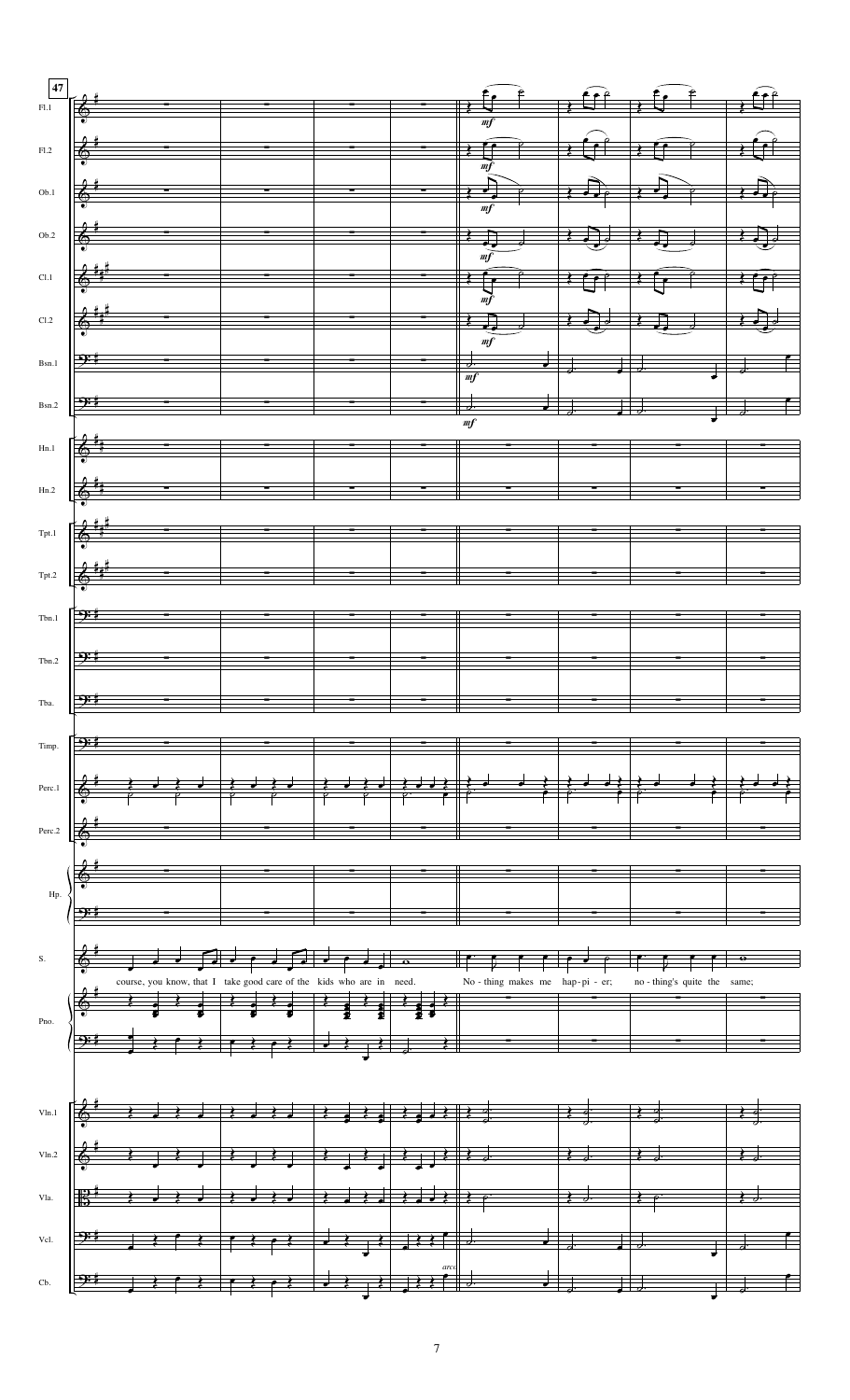| F1.2  |                                                                                                                                                                                                                                                                                                                                                                                                         |                      |                                                   |              |                          |                   |                 |       |
|-------|---------------------------------------------------------------------------------------------------------------------------------------------------------------------------------------------------------------------------------------------------------------------------------------------------------------------------------------------------------------------------------------------------------|----------------------|---------------------------------------------------|--------------|--------------------------|-------------------|-----------------|-------|
|       |                                                                                                                                                                                                                                                                                                                                                                                                         |                      |                                                   |              |                          |                   |                 |       |
|       |                                                                                                                                                                                                                                                                                                                                                                                                         |                      |                                                   |              |                          |                   |                 |       |
|       | $00.1$ $\frac{1}{2}$ $\frac{1}{2}$ $\frac{1}{2}$ $\frac{1}{2}$ $\frac{1}{2}$ $\frac{1}{2}$ $\frac{1}{2}$ $\frac{1}{2}$ $\frac{1}{2}$ $\frac{1}{2}$ $\frac{1}{2}$ $\frac{1}{2}$ $\frac{1}{2}$ $\frac{1}{2}$ $\frac{1}{2}$ $\frac{1}{2}$ $\frac{1}{2}$ $\frac{1}{2}$                                                                                                                                      |                      |                                                   |              |                          |                   |                 |       |
|       |                                                                                                                                                                                                                                                                                                                                                                                                         |                      |                                                   |              |                          |                   |                 |       |
| Ob.2  | $\left  \frac{2}{9} + 2$ , $\frac{1}{9} + 2$ , $\left  \frac{1}{10} + 2 \right $ , $\left  \frac{1}{10} + 2 \right $ , $\left  \frac{1}{10} + 2 \right $ , $\left  \frac{1}{10} + 2 \right $                                                                                                                                                                                                            |                      |                                                   |              |                          |                   |                 |       |
|       |                                                                                                                                                                                                                                                                                                                                                                                                         |                      |                                                   |              |                          |                   |                 |       |
| Cl.1  |                                                                                                                                                                                                                                                                                                                                                                                                         |                      |                                                   |              |                          |                   |                 |       |
|       |                                                                                                                                                                                                                                                                                                                                                                                                         |                      |                                                   |              |                          |                   |                 |       |
| C1.2  |                                                                                                                                                                                                                                                                                                                                                                                                         |                      |                                                   |              |                          |                   |                 |       |
|       |                                                                                                                                                                                                                                                                                                                                                                                                         |                      |                                                   |              |                          |                   |                 |       |
|       |                                                                                                                                                                                                                                                                                                                                                                                                         |                      |                                                   |              |                          |                   |                 |       |
|       | $Bsn.1$ $Brs.1$ $Crs.1$ $Drs.2$ $Drs.3$ $Drs.3$ $Drs.4$ $Drs.4$ $Drs.4$ $Drs.4$ $Drs.4$ $Drs.4$ $Drs.4$ $Drs.4$ $Drs.4$ $Drs.4$ $Drs.4$ $Drs.4$ $Drs.4$ $Drs.4$ $Drs.4$ $Drs.4$ $Drs.4$ $Drs.4$ $Drs.4$ $Drs.4$ $Drs.4$ $Drs.4$ $Drs.4$ $Drs.4$ $Drs.4$ $Drs.$                                                                                                                                          |                      |                                                   |              |                          |                   |                 |       |
|       |                                                                                                                                                                                                                                                                                                                                                                                                         |                      |                                                   |              |                          |                   |                 |       |
|       | $Bsn2$ $\frac{1}{2}$ $\frac{1}{2}$ $\frac{1}{2}$ $\frac{1}{2}$ $\frac{1}{2}$ $\frac{1}{2}$ $\frac{1}{2}$ $\frac{1}{2}$ $\frac{1}{2}$ $\frac{1}{2}$ $\frac{1}{2}$ $\frac{1}{2}$ $\frac{1}{2}$ $\frac{1}{2}$ $\frac{1}{2}$ $\frac{1}{2}$ $\frac{1}{2}$ $\frac{1}{2}$ $\frac{1}{2}$ $\frac{1}{2}$ $\frac{1}{2}$ $\frac{1$                                                                                  |                      |                                                   |              |                          |                   |                 |       |
|       |                                                                                                                                                                                                                                                                                                                                                                                                         |                      |                                                   |              |                          |                   |                 |       |
| Hn.1  |                                                                                                                                                                                                                                                                                                                                                                                                         |                      |                                                   |              |                          |                   |                 |       |
|       |                                                                                                                                                                                                                                                                                                                                                                                                         |                      |                                                   |              |                          |                   |                 |       |
|       | $Hn.2$ $\left[\begin{array}{ccc} \frac{1}{2} & \frac{1}{2} & \frac{1}{2} & \frac{1}{2} & \frac{1}{2} & \frac{1}{2} & \frac{1}{2} & \frac{1}{2} & \frac{1}{2} & \frac{1}{2} & \frac{1}{2} & \frac{1}{2} & \frac{1}{2} & \frac{1}{2} & \frac{1}{2} & \frac{1}{2} & \frac{1}{2} & \frac{1}{2} & \frac{1}{2} & \frac{1}{2} & \frac{1}{2} & \frac{1}{2} & \frac{1}{2} & \frac{1}{2} & \frac{1}{2} & \frac{1$ |                      |                                                   |              |                          |                   |                 |       |
|       |                                                                                                                                                                                                                                                                                                                                                                                                         |                      |                                                   |              |                          |                   |                 |       |
|       |                                                                                                                                                                                                                                                                                                                                                                                                         |                      |                                                   |              |                          |                   |                 |       |
|       |                                                                                                                                                                                                                                                                                                                                                                                                         |                      |                                                   |              | $\overline{\phantom{a}}$ |                   |                 |       |
|       |                                                                                                                                                                                                                                                                                                                                                                                                         |                      |                                                   |              |                          |                   |                 |       |
|       | Tpt.2 $\frac{2 \frac{4 \pi i}{3}}{2}$ and $\frac{2}{2}$ and $\frac{2}{2}$ and $\frac{2}{2}$ and $\frac{2}{2}$ and $\frac{2}{2}$ and $\frac{2}{2}$ and $\frac{2}{2}$ and $\frac{2}{2}$ and $\frac{2}{2}$ and $\frac{2}{2}$ and $\frac{2}{2}$ and $\frac{2}{2}$ and $\frac{2}{2}$ and $\frac{2}{2}$                                                                                                       |                      |                                                   |              |                          |                   |                 |       |
|       |                                                                                                                                                                                                                                                                                                                                                                                                         |                      |                                                   |              |                          |                   |                 |       |
| Tbn.1 |                                                                                                                                                                                                                                                                                                                                                                                                         | $\frac{1}{\sqrt{2}}$ | $\frac{1}{\sqrt{m}f}$<br>$\overline{\phantom{a}}$ |              |                          |                   |                 |       |
|       |                                                                                                                                                                                                                                                                                                                                                                                                         |                      |                                                   |              |                          |                   |                 |       |
| Tbn.2 |                                                                                                                                                                                                                                                                                                                                                                                                         |                      | ╤₹                                                |              |                          |                   |                 |       |
|       |                                                                                                                                                                                                                                                                                                                                                                                                         |                      |                                                   |              |                          |                   |                 |       |
| Tba.  | ⊢ <del>∩∷</del> ‼                                                                                                                                                                                                                                                                                                                                                                                       |                      |                                                   |              |                          |                   |                 |       |
|       |                                                                                                                                                                                                                                                                                                                                                                                                         |                      |                                                   |              |                          |                   |                 |       |
|       |                                                                                                                                                                                                                                                                                                                                                                                                         |                      |                                                   |              |                          |                   |                 |       |
| Timp. |                                                                                                                                                                                                                                                                                                                                                                                                         |                      |                                                   |              |                          |                   |                 |       |
|       |                                                                                                                                                                                                                                                                                                                                                                                                         |                      | m f                                               |              |                          |                   |                 |       |
|       |                                                                                                                                                                                                                                                                                                                                                                                                         |                      |                                                   |              |                          |                   |                 |       |
|       |                                                                                                                                                                                                                                                                                                                                                                                                         |                      |                                                   |              |                          |                   |                 |       |
|       |                                                                                                                                                                                                                                                                                                                                                                                                         |                      |                                                   |              | Glockenspiel             |                   |                 |       |
|       |                                                                                                                                                                                                                                                                                                                                                                                                         |                      |                                                   |              |                          |                   |                 |       |
|       |                                                                                                                                                                                                                                                                                                                                                                                                         |                      |                                                   |              |                          |                   |                 |       |
|       |                                                                                                                                                                                                                                                                                                                                                                                                         |                      |                                                   |              |                          |                   |                 |       |
| Hp.   |                                                                                                                                                                                                                                                                                                                                                                                                         |                      |                                                   |              |                          |                   |                 |       |
|       |                                                                                                                                                                                                                                                                                                                                                                                                         |                      |                                                   |              |                          |                   |                 |       |
|       |                                                                                                                                                                                                                                                                                                                                                                                                         |                      |                                                   |              |                          |                   |                 |       |
|       |                                                                                                                                                                                                                                                                                                                                                                                                         |                      |                                                   |              |                          |                   |                 |       |
| S.    |                                                                                                                                                                                                                                                                                                                                                                                                         |                      |                                                   |              |                          |                   |                 |       |
|       | no - thing else that                                                                                                                                                                                                                                                                                                                                                                                    | I pre - fer to       | all<br>the times I've                             | seen a child | light up with a          | smile<br>know-ing | to<br>his house | came. |
|       |                                                                                                                                                                                                                                                                                                                                                                                                         |                      |                                                   |              |                          |                   |                 |       |
| Pno.  |                                                                                                                                                                                                                                                                                                                                                                                                         |                      | mf                                                |              |                          |                   |                 |       |
|       |                                                                                                                                                                                                                                                                                                                                                                                                         |                      |                                                   |              |                          |                   |                 |       |
|       |                                                                                                                                                                                                                                                                                                                                                                                                         |                      |                                                   |              |                          |                   |                 |       |
|       |                                                                                                                                                                                                                                                                                                                                                                                                         |                      |                                                   |              |                          |                   |                 | arco  |
|       |                                                                                                                                                                                                                                                                                                                                                                                                         |                      |                                                   |              |                          |                   |                 |       |
|       |                                                                                                                                                                                                                                                                                                                                                                                                         |                      |                                                   |              |                          |                   |                 |       |
|       |                                                                                                                                                                                                                                                                                                                                                                                                         |                      |                                                   |              | pizz.                    |                   |                 |       |
|       |                                                                                                                                                                                                                                                                                                                                                                                                         |                      |                                                   |              |                          |                   |                 |       |
|       |                                                                                                                                                                                                                                                                                                                                                                                                         |                      |                                                   |              |                          |                   |                 |       |
|       |                                                                                                                                                                                                                                                                                                                                                                                                         |                      |                                                   |              |                          |                   |                 |       |
|       |                                                                                                                                                                                                                                                                                                                                                                                                         |                      |                                                   |              | pizz.                    |                   |                 |       |
| Vcl.  |                                                                                                                                                                                                                                                                                                                                                                                                         |                      |                                                   |              |                          |                   |                 |       |
|       |                                                                                                                                                                                                                                                                                                                                                                                                         |                      |                                                   |              | pizz.                    |                   |                 |       |
|       |                                                                                                                                                                                                                                                                                                                                                                                                         |                      |                                                   |              |                          |                   |                 |       |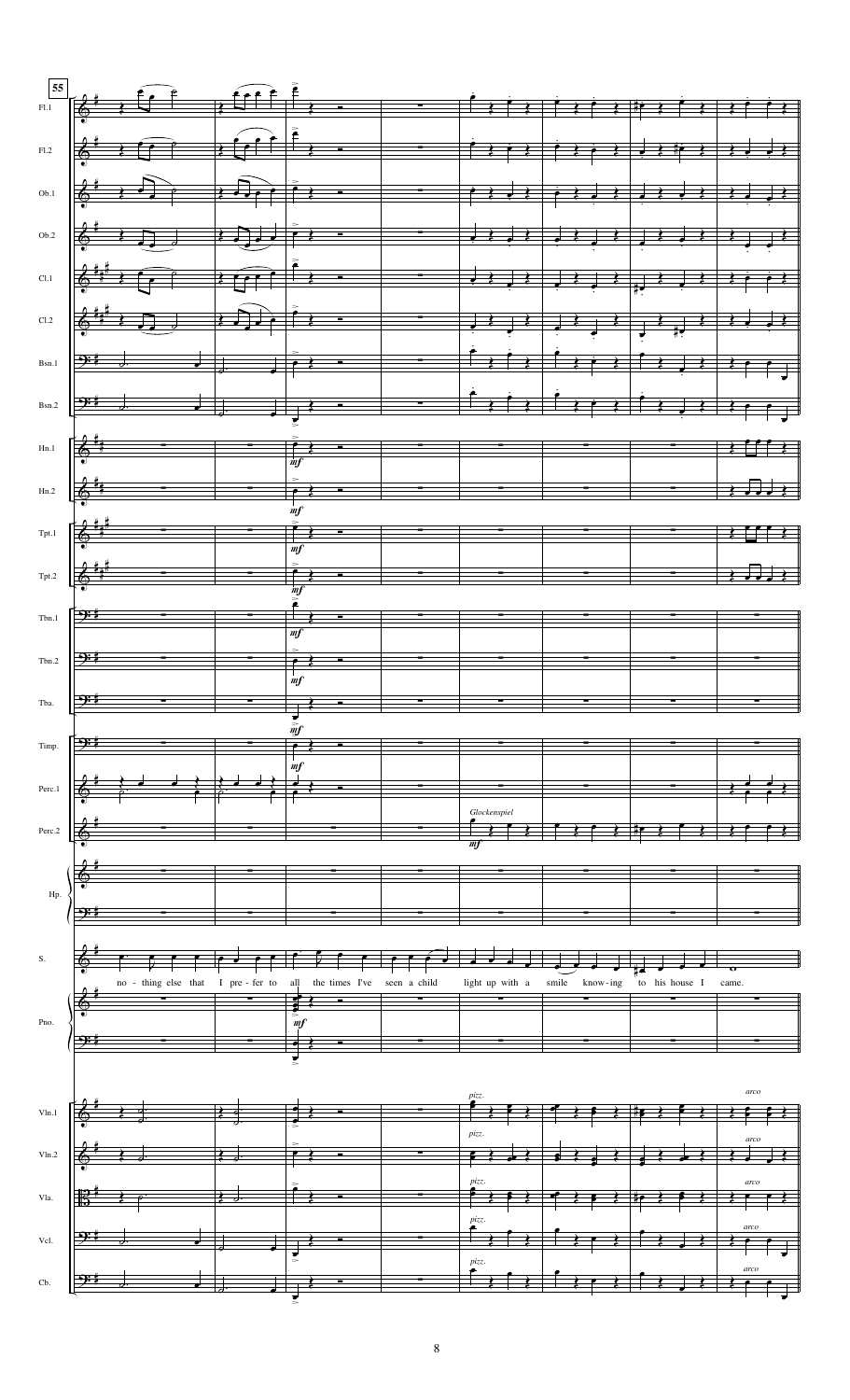|        | $F_{1,1}$ , $F_{2,2}$ , $F_{3,3}$ , $F_{4,4}$ , $F_{5,4}$ , $F_{6,4}$ , $F_{7,4}$ , $F_{8,4}$ , $F_{9,4}$ , $F_{1,4}$ , $F_{1,4}$ , $F_{1,4}$ , $F_{1,4}$ , $F_{1,4}$ , $F_{1,4}$ , $F_{1,4}$ , $F_{1,4}$ , $F_{1,4}$ , $F_{1,4}$ , $F_{1,4}$ ,                                                                                                                                                                                                                                                                                                                                                                                                                      |                                                                     |      |                  |                                                                               |                  |                       |
|--------|----------------------------------------------------------------------------------------------------------------------------------------------------------------------------------------------------------------------------------------------------------------------------------------------------------------------------------------------------------------------------------------------------------------------------------------------------------------------------------------------------------------------------------------------------------------------------------------------------------------------------------------------------------------------|---------------------------------------------------------------------|------|------------------|-------------------------------------------------------------------------------|------------------|-----------------------|
|        |                                                                                                                                                                                                                                                                                                                                                                                                                                                                                                                                                                                                                                                                      |                                                                     |      |                  |                                                                               |                  |                       |
|        |                                                                                                                                                                                                                                                                                                                                                                                                                                                                                                                                                                                                                                                                      |                                                                     |      |                  |                                                                               |                  |                       |
| F1.2   |                                                                                                                                                                                                                                                                                                                                                                                                                                                                                                                                                                                                                                                                      |                                                                     |      |                  | $\frac{1}{2}$ . $\frac{1}{2}$ . $\frac{1}{2}$ . $\frac{1}{2}$ . $\frac{1}{2}$ |                  |                       |
|        |                                                                                                                                                                                                                                                                                                                                                                                                                                                                                                                                                                                                                                                                      |                                                                     |      |                  |                                                                               |                  |                       |
|        |                                                                                                                                                                                                                                                                                                                                                                                                                                                                                                                                                                                                                                                                      |                                                                     |      |                  |                                                                               |                  |                       |
| Ob.1   |                                                                                                                                                                                                                                                                                                                                                                                                                                                                                                                                                                                                                                                                      |                                                                     |      |                  |                                                                               |                  |                       |
|        |                                                                                                                                                                                                                                                                                                                                                                                                                                                                                                                                                                                                                                                                      |                                                                     |      |                  |                                                                               |                  |                       |
|        | $\frac{1}{2}$ , $\frac{1}{2}$ , $\frac{1}{2}$ , $\frac{1}{2}$ , $\frac{1}{2}$ , $\frac{1}{2}$ , $\frac{1}{2}$ , $\frac{1}{2}$ , $\frac{1}{2}$ , $\frac{1}{2}$ , $\frac{1}{2}$ , $\frac{1}{2}$ , $\frac{1}{2}$ , $\frac{1}{2}$ , $\frac{1}{2}$ , $\frac{1}{2}$ , $\frac{1}{2}$ , $\frac{1}{2}$ , $\frac{1$                                                                                                                                                                                                                                                                                                                                                            |                                                                     |      |                  |                                                                               |                  |                       |
| Ob.2   |                                                                                                                                                                                                                                                                                                                                                                                                                                                                                                                                                                                                                                                                      |                                                                     |      |                  |                                                                               |                  |                       |
|        |                                                                                                                                                                                                                                                                                                                                                                                                                                                                                                                                                                                                                                                                      |                                                                     |      |                  |                                                                               |                  |                       |
| CL1    | $\frac{1}{2}$ , $\frac{1}{2}$ , $\frac{1}{2}$ , $\frac{1}{2}$ , $\frac{1}{2}$ , $\frac{1}{2}$ , $\frac{1}{2}$ , $\frac{1}{2}$ , $\frac{1}{2}$ , $\frac{1}{2}$ , $\frac{1}{2}$ , $\frac{1}{2}$ , $\frac{1}{2}$ , $\frac{1}{2}$ , $\frac{1}{2}$ , $\frac{1}{2}$                                                                                                                                                                                                                                                                                                                                                                                                        |                                                                     |      |                  |                                                                               |                  |                       |
|        |                                                                                                                                                                                                                                                                                                                                                                                                                                                                                                                                                                                                                                                                      |                                                                     |      |                  |                                                                               |                  |                       |
|        |                                                                                                                                                                                                                                                                                                                                                                                                                                                                                                                                                                                                                                                                      |                                                                     |      |                  |                                                                               |                  |                       |
| C1.2   | $\frac{1}{2}$ $\frac{1}{2}$ $\frac{1}{2}$ $\frac{1}{2}$ $\frac{1}{2}$ $\frac{1}{2}$ $\frac{1}{2}$ $\frac{1}{2}$ $\frac{1}{2}$ $\frac{1}{2}$ $\frac{1}{2}$ $\frac{1}{2}$ $\frac{1}{2}$ $\frac{1}{2}$ $\frac{1}{2}$ $\frac{1}{2}$ $\frac{1}{2}$ $\frac{1}{2}$ $\frac{1}{2}$ $\frac{1}{2}$ $\frac{1}{2}$ $\frac{1}{2}$                                                                                                                                                                                                                                                                                                                                                  |                                                                     |      |                  |                                                                               |                  |                       |
|        |                                                                                                                                                                                                                                                                                                                                                                                                                                                                                                                                                                                                                                                                      |                                                                     |      |                  |                                                                               |                  |                       |
|        |                                                                                                                                                                                                                                                                                                                                                                                                                                                                                                                                                                                                                                                                      |                                                                     |      |                  |                                                                               |                  |                       |
|        | $Bsn.1$ $\frac{1}{2}$ $\frac{1}{2}$ $\frac{1}{2}$ $\frac{1}{2}$ $\frac{1}{2}$ $\frac{1}{2}$ $\frac{1}{2}$ $\frac{1}{2}$ $\frac{1}{2}$ $\frac{1}{2}$ $\frac{1}{2}$ $\frac{1}{2}$ $\frac{1}{2}$ $\frac{1}{2}$ $\frac{1}{2}$ $\frac{1}{2}$ $\frac{1}{2}$ $\frac{1}{2}$ $\frac{1}{2}$ $\frac{1}{2}$ $\frac{1}{2}$ $\frac{$                                                                                                                                                                                                                                                                                                                                               |                                                                     |      |                  |                                                                               |                  |                       |
|        |                                                                                                                                                                                                                                                                                                                                                                                                                                                                                                                                                                                                                                                                      |                                                                     |      |                  |                                                                               |                  |                       |
|        |                                                                                                                                                                                                                                                                                                                                                                                                                                                                                                                                                                                                                                                                      |                                                                     |      |                  |                                                                               |                  |                       |
|        | $Bsn.2$ $\frac{9n+1}{2}$ $\frac{3}{2}$ $\frac{3}{2}$ $\frac{3}{2}$ $\frac{3}{2}$ $\frac{3}{2}$ $\frac{3}{2}$ $\frac{3}{2}$ $\frac{3}{2}$ $\frac{3}{2}$ $\frac{3}{2}$ $\frac{3}{2}$ $\frac{3}{2}$ $\frac{3}{2}$ $\frac{3}{2}$                                                                                                                                                                                                                                                                                                                                                                                                                                         |                                                                     |      |                  |                                                                               |                  |                       |
|        |                                                                                                                                                                                                                                                                                                                                                                                                                                                                                                                                                                                                                                                                      |                                                                     |      |                  |                                                                               |                  |                       |
|        |                                                                                                                                                                                                                                                                                                                                                                                                                                                                                                                                                                                                                                                                      |                                                                     |      |                  |                                                                               |                  |                       |
|        |                                                                                                                                                                                                                                                                                                                                                                                                                                                                                                                                                                                                                                                                      |                                                                     |      |                  |                                                                               |                  |                       |
|        |                                                                                                                                                                                                                                                                                                                                                                                                                                                                                                                                                                                                                                                                      |                                                                     |      |                  |                                                                               |                  |                       |
|        |                                                                                                                                                                                                                                                                                                                                                                                                                                                                                                                                                                                                                                                                      |                                                                     |      |                  |                                                                               |                  |                       |
|        | $Hn.2$ $\frac{1}{2}$ $\frac{1}{2}$ $\frac{1}{2}$ $\frac{1}{2}$ $\frac{1}{2}$ $\frac{1}{2}$ $\frac{1}{2}$ $\frac{1}{2}$ $\frac{1}{2}$ $\frac{1}{2}$ $\frac{1}{2}$ $\frac{1}{2}$ $\frac{1}{2}$ $\frac{1}{2}$ $\frac{1}{2}$ $\frac{1}{2}$ $\frac{1}{2}$ $\frac{1}{2}$ $\frac{1}{2}$ $\frac{1}{2}$ $\frac{1}{2}$ $\frac{$                                                                                                                                                                                                                                                                                                                                                |                                                                     |      |                  |                                                                               |                  |                       |
|        |                                                                                                                                                                                                                                                                                                                                                                                                                                                                                                                                                                                                                                                                      |                                                                     |      |                  |                                                                               |                  |                       |
|        | $T_{\text{pt},1}$ $\left[\begin{array}{ccc} \frac{\partial}{\partial t} & \frac{\partial}{\partial t} & \frac{\partial}{\partial t} & \frac{\partial}{\partial t} & \frac{\partial}{\partial t} & \frac{\partial}{\partial t} & \frac{\partial}{\partial t} \\ \frac{\partial}{\partial t} & \frac{\partial}{\partial t} & \frac{\partial}{\partial t} & \frac{\partial}{\partial t} & \frac{\partial}{\partial t} & \frac{\partial}{\partial t} \\ \frac{\partial}{\partial t} & \frac{\partial}{\partial t} & \frac{\partial}{\partial t} & \frac{\partial}{\partial t} & \frac{\partial}{\partial t} & \frac{\partial}{\partial t} & \frac{\partial}{\partial t}$ |                                                                     |      |                  |                                                                               |                  |                       |
|        |                                                                                                                                                                                                                                                                                                                                                                                                                                                                                                                                                                                                                                                                      |                                                                     |      |                  |                                                                               |                  |                       |
|        |                                                                                                                                                                                                                                                                                                                                                                                                                                                                                                                                                                                                                                                                      |                                                                     |      |                  |                                                                               |                  |                       |
|        | $T_{\text{pt,2}}$ $\left[\begin{array}{ccc} \frac{1}{2} & \frac{1}{2} & \frac{1}{2} \\ \frac{1}{2} & \frac{1}{2} & \frac{1}{2} \end{array}\right]$ $T_{\text{pt,2}}$ $T_{\text{pt,2}}$ $T_{\text{pt,2}}$ $T_{\text{pt,2}}$                                                                                                                                                                                                                                                                                                                                                                                                                                           |                                                                     |      |                  |                                                                               |                  |                       |
|        |                                                                                                                                                                                                                                                                                                                                                                                                                                                                                                                                                                                                                                                                      |                                                                     |      |                  |                                                                               |                  |                       |
|        |                                                                                                                                                                                                                                                                                                                                                                                                                                                                                                                                                                                                                                                                      |                                                                     |      |                  |                                                                               |                  |                       |
| Tbn.1  |                                                                                                                                                                                                                                                                                                                                                                                                                                                                                                                                                                                                                                                                      |                                                                     |      |                  |                                                                               |                  |                       |
|        |                                                                                                                                                                                                                                                                                                                                                                                                                                                                                                                                                                                                                                                                      |                                                                     |      |                  |                                                                               |                  |                       |
|        | Tbn.2 $\frac{1}{2}$ $\frac{1}{2}$ $\frac{1}{2}$ $\frac{1}{2}$ $\frac{1}{2}$ $\frac{1}{2}$ $\frac{1}{2}$ $\frac{1}{2}$ $\frac{1}{2}$ $\frac{1}{2}$ $\frac{1}{2}$ $\frac{1}{2}$ $\frac{1}{2}$ $\frac{1}{2}$ $\frac{1}{2}$ $\frac{1}{2}$ $\frac{1}{2}$ $\frac{1}{2}$ $\frac{1}{2}$ $\frac{1}{2}$ $\frac{1}{2}$ $\frac{1$                                                                                                                                                                                                                                                                                                                                                |                                                                     |      |                  |                                                                               |                  |                       |
|        |                                                                                                                                                                                                                                                                                                                                                                                                                                                                                                                                                                                                                                                                      |                                                                     |      |                  |                                                                               |                  |                       |
|        |                                                                                                                                                                                                                                                                                                                                                                                                                                                                                                                                                                                                                                                                      |                                                                     |      |                  |                                                                               |                  |                       |
| Tba    | <del>n:1</del>                                                                                                                                                                                                                                                                                                                                                                                                                                                                                                                                                                                                                                                       |                                                                     |      |                  | $\qquad \qquad$                                                               |                  |                       |
|        |                                                                                                                                                                                                                                                                                                                                                                                                                                                                                                                                                                                                                                                                      |                                                                     |      |                  |                                                                               |                  |                       |
|        |                                                                                                                                                                                                                                                                                                                                                                                                                                                                                                                                                                                                                                                                      |                                                                     |      |                  |                                                                               |                  |                       |
| Timp.  |                                                                                                                                                                                                                                                                                                                                                                                                                                                                                                                                                                                                                                                                      |                                                                     |      |                  |                                                                               |                  |                       |
|        |                                                                                                                                                                                                                                                                                                                                                                                                                                                                                                                                                                                                                                                                      |                                                                     |      |                  |                                                                               |                  |                       |
|        |                                                                                                                                                                                                                                                                                                                                                                                                                                                                                                                                                                                                                                                                      |                                                                     |      |                  |                                                                               |                  |                       |
|        |                                                                                                                                                                                                                                                                                                                                                                                                                                                                                                                                                                                                                                                                      |                                                                     |      |                  |                                                                               |                  |                       |
|        |                                                                                                                                                                                                                                                                                                                                                                                                                                                                                                                                                                                                                                                                      |                                                                     |      |                  |                                                                               |                  |                       |
| Perc.2 |                                                                                                                                                                                                                                                                                                                                                                                                                                                                                                                                                                                                                                                                      |                                                                     |      |                  |                                                                               |                  |                       |
|        |                                                                                                                                                                                                                                                                                                                                                                                                                                                                                                                                                                                                                                                                      |                                                                     |      |                  |                                                                               |                  |                       |
|        |                                                                                                                                                                                                                                                                                                                                                                                                                                                                                                                                                                                                                                                                      |                                                                     |      |                  |                                                                               |                  |                       |
|        |                                                                                                                                                                                                                                                                                                                                                                                                                                                                                                                                                                                                                                                                      |                                                                     |      |                  |                                                                               |                  |                       |
|        |                                                                                                                                                                                                                                                                                                                                                                                                                                                                                                                                                                                                                                                                      |                                                                     |      |                  |                                                                               |                  |                       |
| Hp.    |                                                                                                                                                                                                                                                                                                                                                                                                                                                                                                                                                                                                                                                                      |                                                                     |      |                  |                                                                               |                  |                       |
|        |                                                                                                                                                                                                                                                                                                                                                                                                                                                                                                                                                                                                                                                                      |                                                                     |      |                  |                                                                               |                  |                       |
|        |                                                                                                                                                                                                                                                                                                                                                                                                                                                                                                                                                                                                                                                                      |                                                                     |      |                  |                                                                               |                  |                       |
|        |                                                                                                                                                                                                                                                                                                                                                                                                                                                                                                                                                                                                                                                                      |                                                                     |      |                  |                                                                               |                  |                       |
| S.     |                                                                                                                                                                                                                                                                                                                                                                                                                                                                                                                                                                                                                                                                      |                                                                     |      |                  |                                                                               |                  |                       |
|        |                                                                                                                                                                                                                                                                                                                                                                                                                                                                                                                                                                                                                                                                      | Ho!Ho!Ho!Once a - gain I'll fly with my rein-deerthrough the night. |      |                  | Ho!Ho!Ho!                                                                     |                  | Pre-sents pil-edhigh, |
| W.     |                                                                                                                                                                                                                                                                                                                                                                                                                                                                                                                                                                                                                                                                      |                                                                     |      |                  |                                                                               |                  |                       |
|        |                                                                                                                                                                                                                                                                                                                                                                                                                                                                                                                                                                                                                                                                      |                                                                     |      |                  |                                                                               |                  |                       |
|        |                                                                                                                                                                                                                                                                                                                                                                                                                                                                                                                                                                                                                                                                      |                                                                     | It's | Christ-mas time  | It's                                                                          | Christ-mas time! | It's                  |
| M.     |                                                                                                                                                                                                                                                                                                                                                                                                                                                                                                                                                                                                                                                                      |                                                                     |      |                  |                                                                               |                  |                       |
|        |                                                                                                                                                                                                                                                                                                                                                                                                                                                                                                                                                                                                                                                                      |                                                                     |      |                  |                                                                               |                  |                       |
|        |                                                                                                                                                                                                                                                                                                                                                                                                                                                                                                                                                                                                                                                                      |                                                                     | It's | Christ-mas time! |                                                                               | Christ-mas time! |                       |
|        |                                                                                                                                                                                                                                                                                                                                                                                                                                                                                                                                                                                                                                                                      |                                                                     |      |                  |                                                                               |                  |                       |
| Pno.   |                                                                                                                                                                                                                                                                                                                                                                                                                                                                                                                                                                                                                                                                      |                                                                     |      |                  |                                                                               |                  |                       |
|        |                                                                                                                                                                                                                                                                                                                                                                                                                                                                                                                                                                                                                                                                      |                                                                     |      |                  |                                                                               |                  |                       |
|        |                                                                                                                                                                                                                                                                                                                                                                                                                                                                                                                                                                                                                                                                      |                                                                     |      |                  |                                                                               |                  |                       |
|        |                                                                                                                                                                                                                                                                                                                                                                                                                                                                                                                                                                                                                                                                      |                                                                     |      |                  |                                                                               |                  |                       |
|        |                                                                                                                                                                                                                                                                                                                                                                                                                                                                                                                                                                                                                                                                      |                                                                     |      |                  |                                                                               |                  |                       |
|        |                                                                                                                                                                                                                                                                                                                                                                                                                                                                                                                                                                                                                                                                      |                                                                     |      |                  |                                                                               |                  |                       |
| Vln.1  |                                                                                                                                                                                                                                                                                                                                                                                                                                                                                                                                                                                                                                                                      |                                                                     |      |                  |                                                                               |                  |                       |
|        |                                                                                                                                                                                                                                                                                                                                                                                                                                                                                                                                                                                                                                                                      |                                                                     |      |                  |                                                                               |                  |                       |
|        |                                                                                                                                                                                                                                                                                                                                                                                                                                                                                                                                                                                                                                                                      |                                                                     |      |                  |                                                                               |                  |                       |
| Vln.2  |                                                                                                                                                                                                                                                                                                                                                                                                                                                                                                                                                                                                                                                                      |                                                                     |      |                  |                                                                               |                  |                       |
|        |                                                                                                                                                                                                                                                                                                                                                                                                                                                                                                                                                                                                                                                                      |                                                                     |      |                  |                                                                               |                  |                       |
|        |                                                                                                                                                                                                                                                                                                                                                                                                                                                                                                                                                                                                                                                                      |                                                                     |      |                  |                                                                               |                  |                       |
| Vla.   |                                                                                                                                                                                                                                                                                                                                                                                                                                                                                                                                                                                                                                                                      |                                                                     |      |                  |                                                                               |                  |                       |
|        |                                                                                                                                                                                                                                                                                                                                                                                                                                                                                                                                                                                                                                                                      |                                                                     |      |                  |                                                                               |                  |                       |
| Vcl    |                                                                                                                                                                                                                                                                                                                                                                                                                                                                                                                                                                                                                                                                      |                                                                     |      |                  |                                                                               |                  |                       |
|        |                                                                                                                                                                                                                                                                                                                                                                                                                                                                                                                                                                                                                                                                      |                                                                     |      |                  |                                                                               |                  |                       |
|        |                                                                                                                                                                                                                                                                                                                                                                                                                                                                                                                                                                                                                                                                      |                                                                     |      |                  |                                                                               |                  |                       |
| Cb.    |                                                                                                                                                                                                                                                                                                                                                                                                                                                                                                                                                                                                                                                                      |                                                                     |      |                  |                                                                               |                  |                       |
|        |                                                                                                                                                                                                                                                                                                                                                                                                                                                                                                                                                                                                                                                                      |                                                                     |      |                  |                                                                               |                  |                       |
|        |                                                                                                                                                                                                                                                                                                                                                                                                                                                                                                                                                                                                                                                                      |                                                                     | 9    |                  |                                                                               |                  |                       |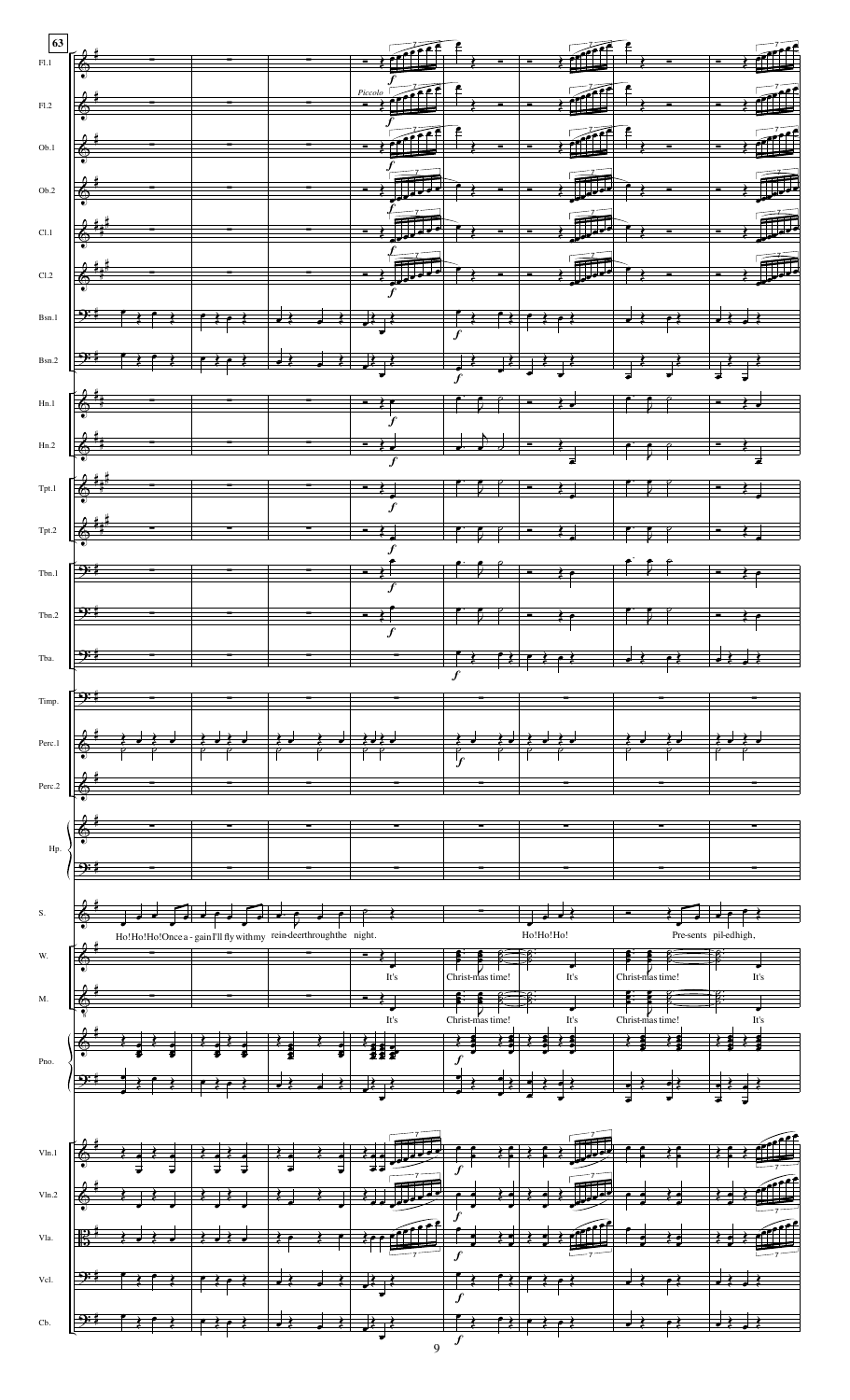| 71                                |                 |                                       |                                     |                              | ≅                                     | ρ                    |                                  | ē      | $\underline{\tilde{\mathbf{o}}}$                  |                                       | $\underline{\underline{\tilde{\mathbf{o}}}}$ |               | tr<br>$\mathbf{\Omega}$             | mmmmmmmm<br>$\mathbf{Q}$             |  |
|-----------------------------------|-----------------|---------------------------------------|-------------------------------------|------------------------------|---------------------------------------|----------------------|----------------------------------|--------|---------------------------------------------------|---------------------------------------|----------------------------------------------|---------------|-------------------------------------|--------------------------------------|--|
| F1.1                              | ₾<br>∙          |                                       |                                     |                              |                                       |                      |                                  |        |                                                   |                                       |                                              |               | Forman                              |                                      |  |
| F1.2                              |                 |                                       | $\emph{mp}$                         |                              | $\geqslant$                           | $\bar{\tilde{\rho}}$ |                                  | $\geq$ | $\underline{\mathbf{f}}$                          |                                       | $\frac{\tilde{\mathbf{o}}}{\mathbf{o}}$      |               | $\mathbf{Q}$                        | mmmm<br>$\mathbf{a}$                 |  |
|                                   | ক               |                                       | $\emph{mp}$                         |                              |                                       | $\frac{1}{2}$        |                                  | $\geq$ | $\frac{f}{\underline{\mathbf{a}}}$                |                                       | $\underline{\tilde{\mathbf{a}}}$             |               | ffinnum<br>$\mathbf{\Omega}$        | $\overline{\mathbf{v}}$              |  |
| Ob.1                              |                 |                                       |                                     |                              | $\geqslant$                           |                      |                                  |        |                                                   |                                       |                                              |               |                                     |                                      |  |
|                                   |                 |                                       | $\emph{mp}$                         |                              |                                       |                      |                                  |        | $\boldsymbol{f}$                                  |                                       |                                              |               | $\overline{f}$<br>tr                |                                      |  |
| Ob.2                              |                 |                                       |                                     |                              |                                       |                      |                                  |        | $\bullet$<br>$\overline{f}$                       |                                       | $\overline{\bullet}$                         |               | $\bullet$<br>$\overline{f}$         | $\overline{\mathbf{e}}$              |  |
| Cl.1                              |                 |                                       | $\sum_{m,p}$                        |                              |                                       |                      |                                  |        | $\frac{1}{\sigma}$                                |                                       | $\frac{1}{\sigma}$                           |               | tr<br>$\mathbf{o}$                  | $\mathbf{o}$                         |  |
|                                   |                 |                                       | $\emph{mp}$                         |                              |                                       |                      |                                  |        | $\boldsymbol{f}$<br>$\geq$                        |                                       |                                              |               | $\overline{f}$<br>themmun           | mmm                                  |  |
| $\rm Cl.2$                        |                 |                                       |                                     |                              |                                       |                      |                                  |        | $\overline{\mathbf{o}}$                           |                                       | $\frac{1}{\alpha}$                           |               | $\mathbf{o}$                        | $\overline{\mathbf{o}}$              |  |
|                                   | <u>. (م</u>     |                                       | $\sum_{m,p}$                        |                              |                                       |                      |                                  |        | $\boldsymbol{f}$                                  |                                       |                                              |               | $f\hspace{-0.1cm}f$                 |                                      |  |
| Bsn.1                             |                 |                                       | $\mathbf{o}$<br>$\mathfrak{fp}$     |                              | $\sigma$                              |                      | $\mathbf \sigma$                 |        | ♂<br>$\mathcal{f}$                                | ᢦ                                     | ಶ                                            | टू            | $\check{\mathbf{\mathit{ff}}}$      |                                      |  |
| Bsn.2                             | ↔               |                                       | $\mathbf{o}$ .                      |                              | $\bullet$                             |                      |                                  |        |                                                   |                                       |                                              |               |                                     |                                      |  |
|                                   |                 |                                       | $\boldsymbol{fp}$                   |                              |                                       |                      |                                  |        | >                                                 | ォ                                     |                                              |               | $\dot{f}\!\!f$                      |                                      |  |
| Hn.1                              |                 |                                       | $\bullet$<br>$\boldsymbol{fp}$      |                              | $\overline{\bullet}$                  |                      |                                  |        | $\overline{\bullet}$<br>$\overline{f}$            |                                       | $\Omega$                                     |               |                                     |                                      |  |
| Hn.2                              |                 |                                       | $\bullet$                           |                              | $\bullet$                             |                      |                                  |        | $\overline{\mathbf{e}}$                           |                                       | $\overline{\bullet}$                         |               | ff                                  |                                      |  |
|                                   |                 |                                       | $\overline{fp}$                     |                              |                                       |                      |                                  |        | $\boldsymbol{f}$                                  |                                       |                                              |               | f f                                 |                                      |  |
| $\operatorname{Tpt}.1$            |                 |                                       | $\mathbf{o}$                        |                              | $\mathbf{o}$                          |                      |                                  |        | $\ddot{\mathbf{o}}$                               |                                       | $\frac{1}{\sigma}$                           |               |                                     |                                      |  |
|                                   |                 |                                       | $\boldsymbol{fp}$<br>o              |                              | þ                                     |                      |                                  |        | $\overline{f}$<br>><br>$\Omega$                   |                                       | >                                            |               |                                     | $\overline{\mathbf{f}^{\mathbf{f}}}$ |  |
| Tpt.2                             |                 |                                       | $\mathfrak{fp}$                     |                              |                                       |                      |                                  |        | $\boldsymbol{f}$                                  |                                       | $\overline{\bullet}$                         |               |                                     |                                      |  |
| Tbn.1                             | <del>-4):</del> |                                       | ٠                                   |                              | ⊖                                     |                      |                                  |        | $\tilde{\tilde{\mathbf{e}}}$                      |                                       | $\stackrel{>}{\bullet}$                      |               |                                     |                                      |  |
|                                   |                 |                                       | $\overline{fp}$<br>ө                |                              | ⊖                                     |                      |                                  |        | $\boldsymbol{f}$<br>$\geq$<br>$\ddot{\mathbf{o}}$ |                                       | $\Rightarrow$<br>$\ddot{\mathbf{e}}$         |               | $\overline{f}$                      |                                      |  |
| Tbn.2                             | <u>y:</u>       |                                       | $\mathfrak{fp}$                     |                              |                                       |                      |                                  |        | $\boldsymbol{f}$                                  |                                       |                                              |               |                                     |                                      |  |
| Tba.                              |                 |                                       |                                     |                              |                                       |                      |                                  |        |                                                   |                                       |                                              |               | f f                                 |                                      |  |
|                                   |                 |                                       | $\boldsymbol{fp}$                   |                              |                                       |                      |                                  |        |                                                   | $\overline{f}$                        |                                              | ₫             | $\check{f}$                         |                                      |  |
|                                   |                 |                                       |                                     |                              |                                       |                      |                                  |        |                                                   |                                       |                                              |               |                                     |                                      |  |
|                                   | <u> {</u>       |                                       |                                     |                              | É                                     |                      | $\overline{\bm{\mathcal{E}}}$    |        | ₹                                                 |                                       |                                              |               |                                     |                                      |  |
|                                   |                 |                                       | $\frac{2}{f p}$                     |                              |                                       |                      |                                  |        |                                                   |                                       |                                              |               |                                     |                                      |  |
| Perc.1                            |                 |                                       |                                     |                              |                                       |                      |                                  |        |                                                   |                                       |                                              |               |                                     |                                      |  |
|                                   |                 |                                       | $\boldsymbol{fp}$                   |                              |                                       |                      |                                  |        |                                                   |                                       |                                              |               | Triangle<br>$\frac{1}{2}$           |                                      |  |
|                                   |                 |                                       |                                     |                              |                                       |                      |                                  |        |                                                   |                                       |                                              |               | $\boldsymbol{f}$                    |                                      |  |
| Timp.<br>Perc.2                   |                 |                                       |                                     |                              |                                       |                      |                                  |        |                                                   |                                       |                                              |               |                                     |                                      |  |
| Hp.                               |                 |                                       |                                     |                              |                                       |                      |                                  |        |                                                   |                                       |                                              |               |                                     |                                      |  |
|                                   |                 |                                       |                                     |                              |                                       |                      |                                  |        |                                                   |                                       |                                              |               |                                     |                                      |  |
|                                   |                 |                                       |                                     |                              |                                       |                      |                                  |        | $\bullet$                                         |                                       | $\bullet$                                    |               | $\bullet$                           | $\bullet$                            |  |
|                                   |                 |                                       |                                     | ${\rm Spread}$ - ${\rm ing}$ | lots                                  | of                   | Christ - mas                     |        | joy                                               |                                       | and                                          |               | light!<br>$\mathbf o$               |                                      |  |
|                                   |                 | ${\rm Christ}$<br>mas time!<br>$\sim$ |                                     |                              | 8                                     |                      | 8                                |        | $\overline{\mathbf{8}}$                           |                                       | $\frac{1}{8}$<br>and                         |               | light!                              |                                      |  |
| ${\bf S}.$<br>W.<br>$\mathbf{M}.$ |                 |                                       | 8                                   |                              | 8                                     |                      |                                  |        | 8                                                 |                                       | $\frac{8}{3}$                                |               | $\mathbf{o}$                        |                                      |  |
|                                   |                 | Christ<br>mas time!<br>$\sim$         |                                     |                              |                                       |                      |                                  |        |                                                   |                                       | and                                          |               | light!                              |                                      |  |
| Pno.                              |                 |                                       | ğ                                   |                              |                                       |                      |                                  |        |                                                   |                                       | $\frac{4}{9}$                                |               |                                     |                                      |  |
|                                   | ↔               |                                       | $\mathfrak{fp}$                     |                              |                                       |                      | $\sigma$                         |        |                                                   | $\boldsymbol{f}$                      |                                              |               | $f\hspace{-0.1cm}f\hspace{-0.1cm}f$ |                                      |  |
|                                   |                 | ţ.                                    | $\mathbf{o}$<br>$\overline{4}$      |                              | $\bar{\bar{\bullet}}$                 |                      | $\bar{a}$                        |        | ま                                                 | य<br>च                                | य<br>च                                       | $\frac{1}{4}$ | ₹                                   |                                      |  |
|                                   |                 |                                       | $\mathbf{a}$<br>$\sigma$            |                              | $\mathbf{a}$<br>σ.                    |                      | $\mathbf{\Omega}^{\prime}$<br>Ω. |        |                                                   |                                       |                                              |               |                                     |                                      |  |
| $_{\rm Vln.1}$                    |                 |                                       | $\overline{fp}$                     |                              |                                       |                      |                                  |        | $\boldsymbol{f}$                                  |                                       |                                              |               | $\overline{\mathbf{\mathcal{F}}}$   |                                      |  |
|                                   |                 |                                       | $\Omega^-$<br>$\mathbf{o}$ .        |                              | $\mathbf{\Omega}^*$<br>$\mathbf{o}$ . |                      | $\frac{1}{\alpha}$               |        |                                                   |                                       |                                              |               |                                     |                                      |  |
|                                   |                 |                                       | $\overline{fp}$<br>$\pmb{\Omega}^-$ |                              | $\mathbf{a}^-$                        |                      | $\mathbf{a}$                     |        |                                                   |                                       |                                              |               | ∄                                   |                                      |  |
| Vln.2<br>Vla.                     |                 |                                       |                                     |                              |                                       |                      |                                  |        |                                                   |                                       |                                              |               |                                     |                                      |  |
|                                   | $\Omega:$       |                                       | $\overline{fp}$                     |                              |                                       |                      |                                  |        | $\boldsymbol{f}$                                  |                                       |                                              |               | $\overline{f}$                      |                                      |  |
| Vcl.                              |                 |                                       | $\mathbf{o}$ .<br>$\mathfrak{fp}$   |                              | $\Omega$                              |                      | $\Omega$                         |        |                                                   |                                       | .J                                           | र्            | $\overline{f}$                      |                                      |  |
| $\mathrm{Cb.}$                    | <u> 9:</u>      |                                       | $\frac{\sigma}{\sqrt{f p}}$         |                              | $\overline{\mathbf{0}}$               |                      | $\overline{\mathbf{o}}$ .        |        | $\overline{\phantom{a}}$                          | $\overrightarrow{f}$<br>$\frac{1}{g}$ | ಶ                                            | र्            | $\frac{1}{f}$                       |                                      |  |